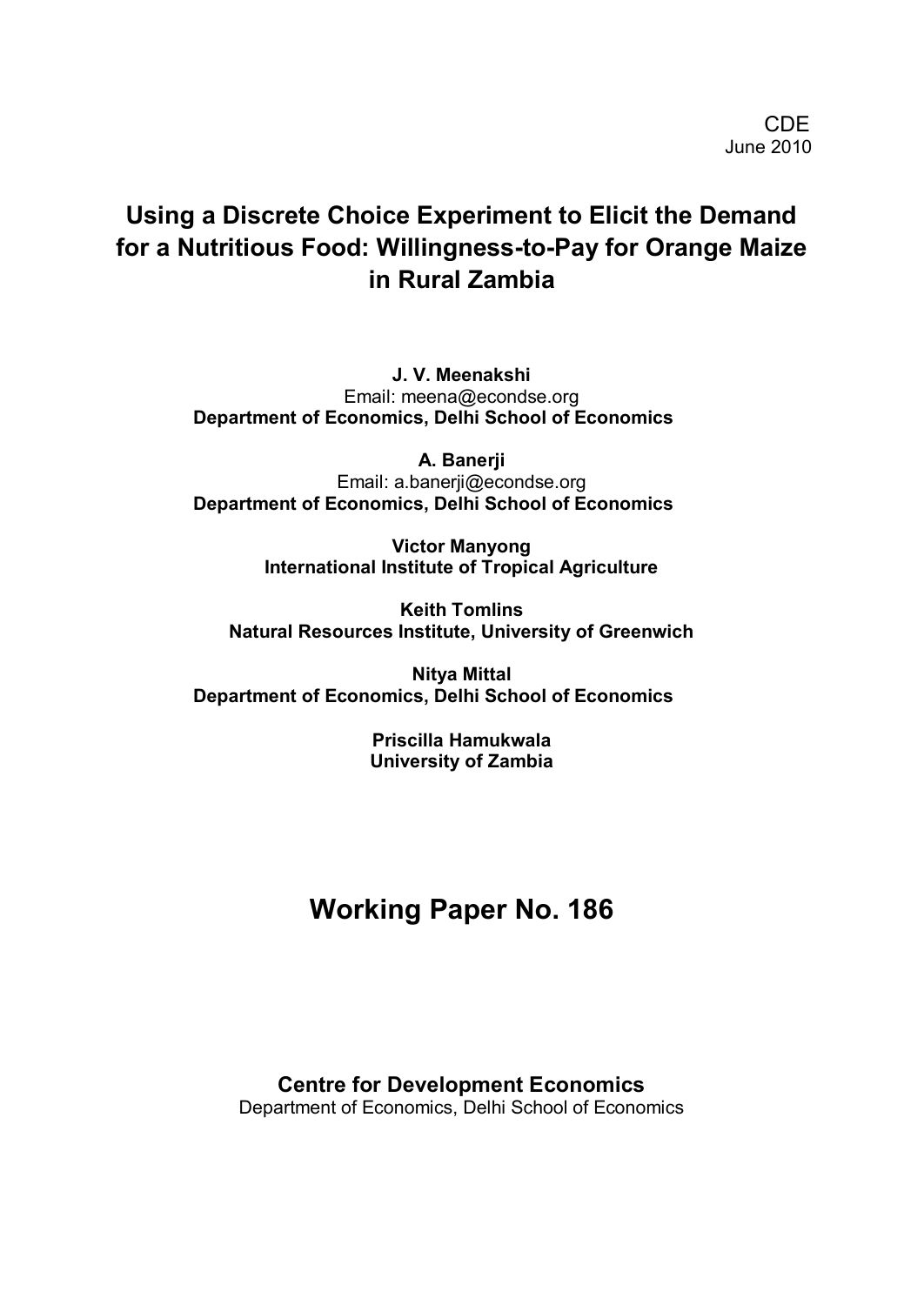## **Using a Discrete Choice Experiment to Elicit the Demand for a Nutritious Food: Willingness-to-Pay for Orange Maize in Rural Zambia**

J.V. Meenakshi<sup>1</sup>, A. Banerji<sup>1</sup>, Victor Manyong<sup>2</sup>, Keith Tomlins<sup>3</sup>, Nitya Mittal<sup>1</sup>, and Priscilla Hamukwala $4$ 

**Acknowledgements:** We are indebted to several people for the successful completion of this research: Brian Chisanga, Cornelius Kalonga, Dominic Mambo, and Likando Muyatwa and the team of enumerators who worked hard to successfully meet the rigorous demands of the survey schedule and painstakingly undertook the subsequent data entry. Shyamal Chowdhury provided helpful input during the entire course of the study. We are also grateful to a referee for suggestions that have substantially improved the paper. This research was funded by HarvestPlus. Any errors are those of the authors. Catherine Mungoma, then of ZARI arranged to have the prototype varieties of orange maize grown out, while Rhodah Zulu of NISIR oversaw the food science aspects of the study, including the milling of the maize to correspond to rural practices, the consistent cooking of nshima and taste testing. Rosina Mbewe wrote the radio message.

<sup>&</sup>lt;sup>1</sup>Delhi School of Economics, University of Delhi

<sup>&</sup>lt;sup>2</sup>International Institute of Tropical Agriculture

<sup>&</sup>lt;sup>3</sup>Natural Resources Institute, University of Greenwich

<sup>4</sup> University of Zambia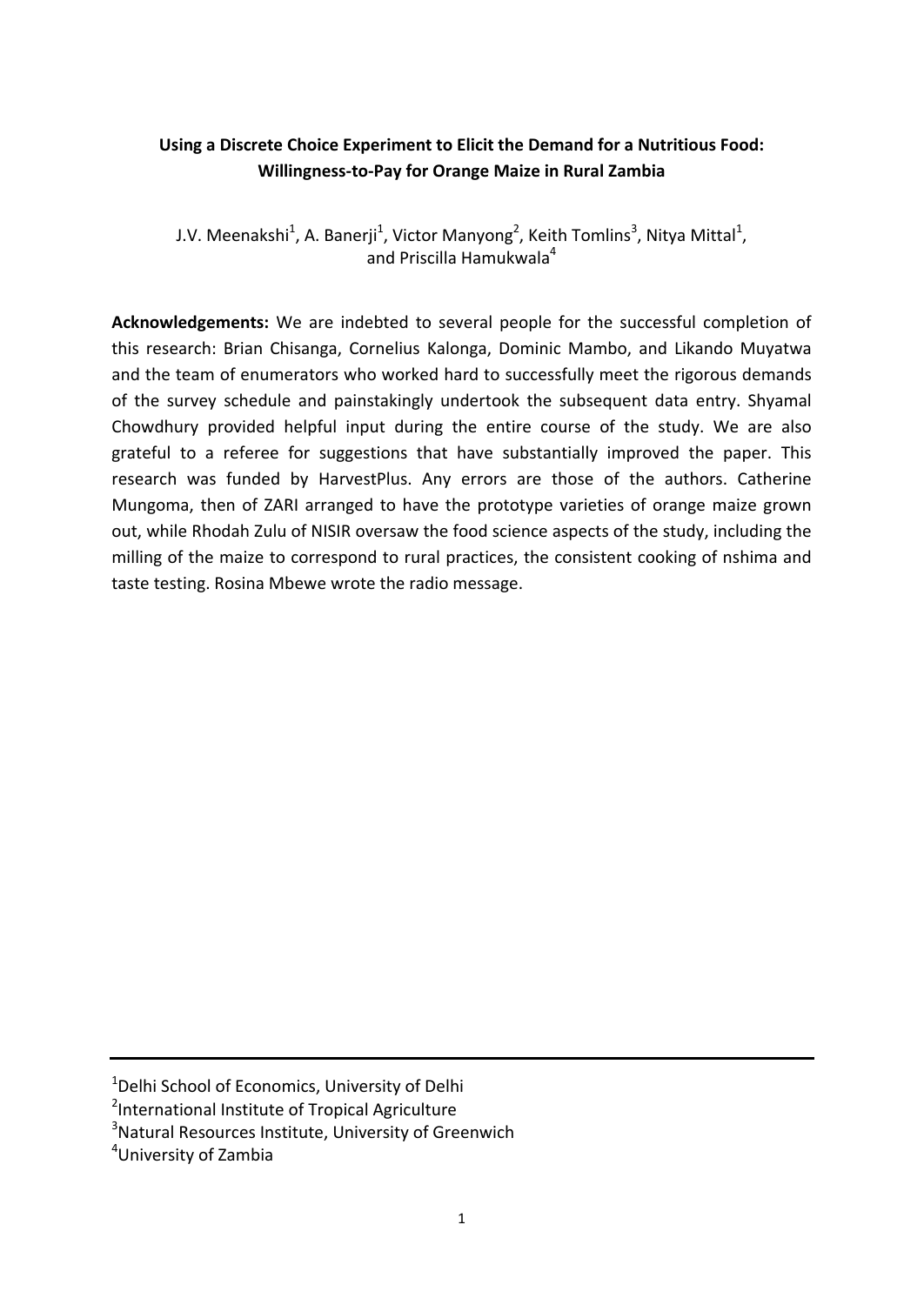## **Table of Contents**

| I.   | MICRONUTRIENT MALNUTRITION AND BIOFORTIFIED ORANGE MAIZE IN ZAMBIA 3             |  |
|------|----------------------------------------------------------------------------------|--|
|      |                                                                                  |  |
|      |                                                                                  |  |
|      |                                                                                  |  |
|      |                                                                                  |  |
|      |                                                                                  |  |
|      |                                                                                  |  |
|      | Novelty Value versus Product Experience: Comparing Central-Location Testing with |  |
| III. |                                                                                  |  |
|      |                                                                                  |  |
|      |                                                                                  |  |
|      |                                                                                  |  |
|      |                                                                                  |  |
|      |                                                                                  |  |
| IV.  |                                                                                  |  |
|      |                                                                                  |  |
|      |                                                                                  |  |
| V.   |                                                                                  |  |
|      | The Conditional Logit and Random Parameters Logit Specifications 15              |  |
|      |                                                                                  |  |
|      |                                                                                  |  |
|      |                                                                                  |  |
|      |                                                                                  |  |
| VI.  |                                                                                  |  |
|      |                                                                                  |  |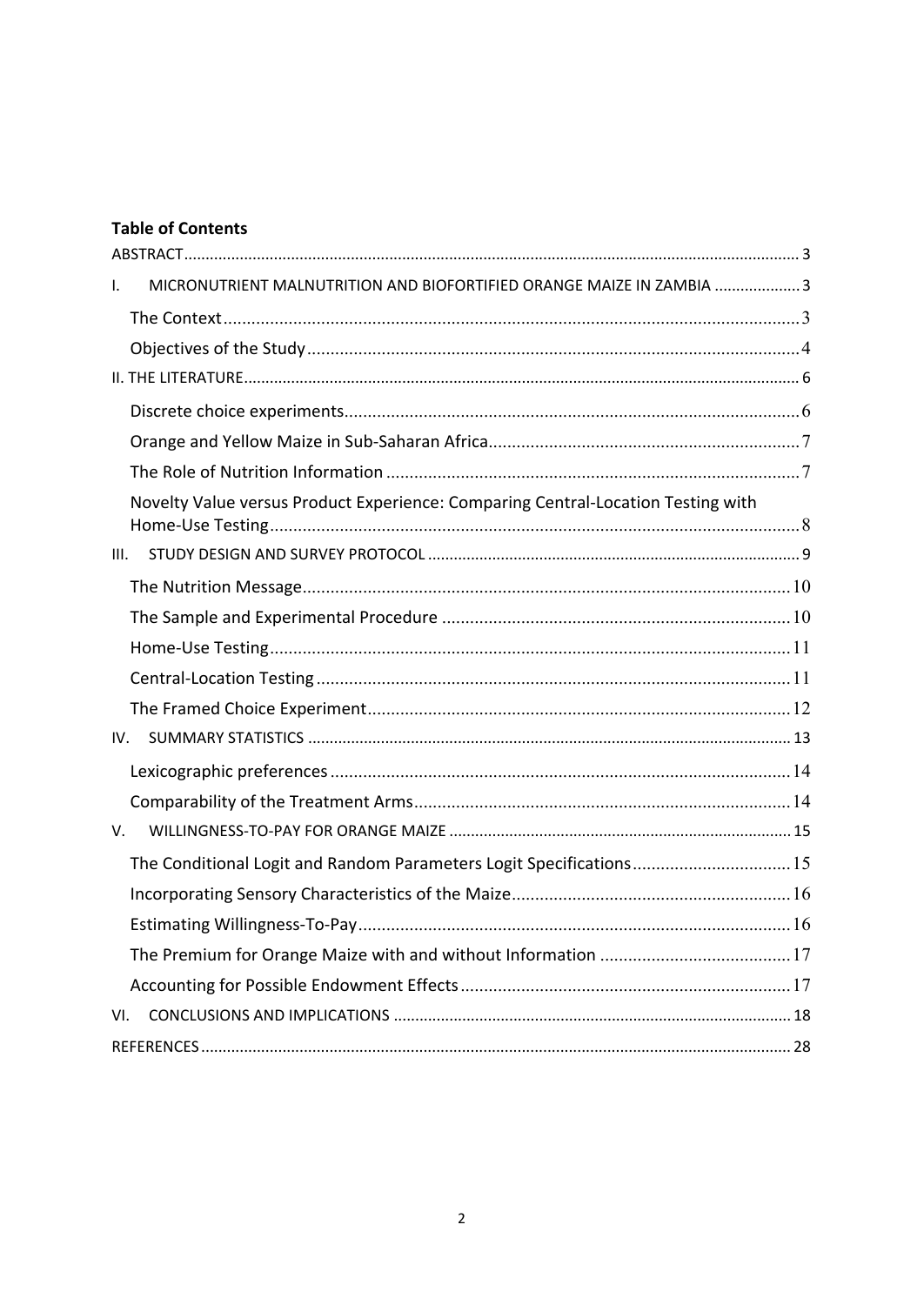## **Using a Discrete Choice Experiment to Elicit the Demand for a Nutritious Food: Willingness-to-Pay for Orange Maize in Rural Zambia**

## J. V. Meenakshi, A. Banerji, Victor Manyong, Keith Tomlins, Nitya Mittal and Priscilla Hamukwala

#### **ABSTRACT**

<span id="page-3-0"></span>Using a discrete choice experiment, this paper estimates the willingness to pay for biofortified orange maize in rural Zambia. The study design has five treatment arms, which enable an analysis of the impact of nutrition information, comparing the use of simulated radio versus community leaders in transmitting the nutrition message, on willingness to pay, and to account for possible novelty effects in the magnitude of premiums or discounts. The estimation strategy also takes into account lexicographic preferences of a subset of our respondents. The results suggest that (a) orange maize is well liked and can compete with white maize in the absence of a nutrition campaign, (b) there is a premium for orange maize with nutrition information, and (c) the mode of nutritional-message dissemination does not have a large impact on consumer acceptance, and (d) novelty effects do not translate into higher willingness to pay for orange maize.

## <span id="page-3-1"></span>**I. MICRONUTRIENT MALNUTRITION AND BIOFORTIFIED ORANGE MAIZE IN ZAMBIA**

### <span id="page-3-2"></span>**The Context**

Micronutrient malnutrition is widely recognized as a public health problem in both lowincome and middle-income countries. The *Lancet*, in a special volume dedicated to maternal and child nutrition, highlighted the role of micronutrient malnutrition in achieving reductions in under-five child mortality (p.2), a two-thirds reduction in which is a millennium development goal. Vitamin A deficiency, in particular, accounts for 6% of all deaths of children under five years of age, and 5% of the total disease burden of children in this age group, as measured by Disability-Adjusted Life Years metric. This includes 350,000 children who become blind each year due to Vitamin A deficiency (Black et al, 2008). As in much of sub-Saharan Africa, Zambia has a high prevalence of vitamin A deficiency: more than half of preschool children in Zambia are at risk (Micronutrient Initiative, 2009).

Biofortification is a new public health intervention that seeks to improve the micronutrient content of staple foods consumed by the majority of poor people using conventional plantbreeding techniques in order to make a measurable impact on the magnitude of micronutrient malnutrition. Ranked fifth in interventions by the Copenhagen Consensus Panel in 2008, biofortification explicitly recognizes that while "the causes of vitamin and mineral deficiencies are multiple and interconnected…at the most basic level, the problem is related to diet." (p.iii. Micronutrient Initiative 2009). Recently, plant breeders have developed biofortified varieties of maize that contain higher concentrations of betacarotene (provitamin A) and are therefore orange in color. In this paper, maize that contains significant amounts of beta-carotene is referred to as "orange maize" to distinguish it from yellow maize (which contains levels of carotenoids that are too low to significantly contribute to human health) and white maize (which has no carotenoids).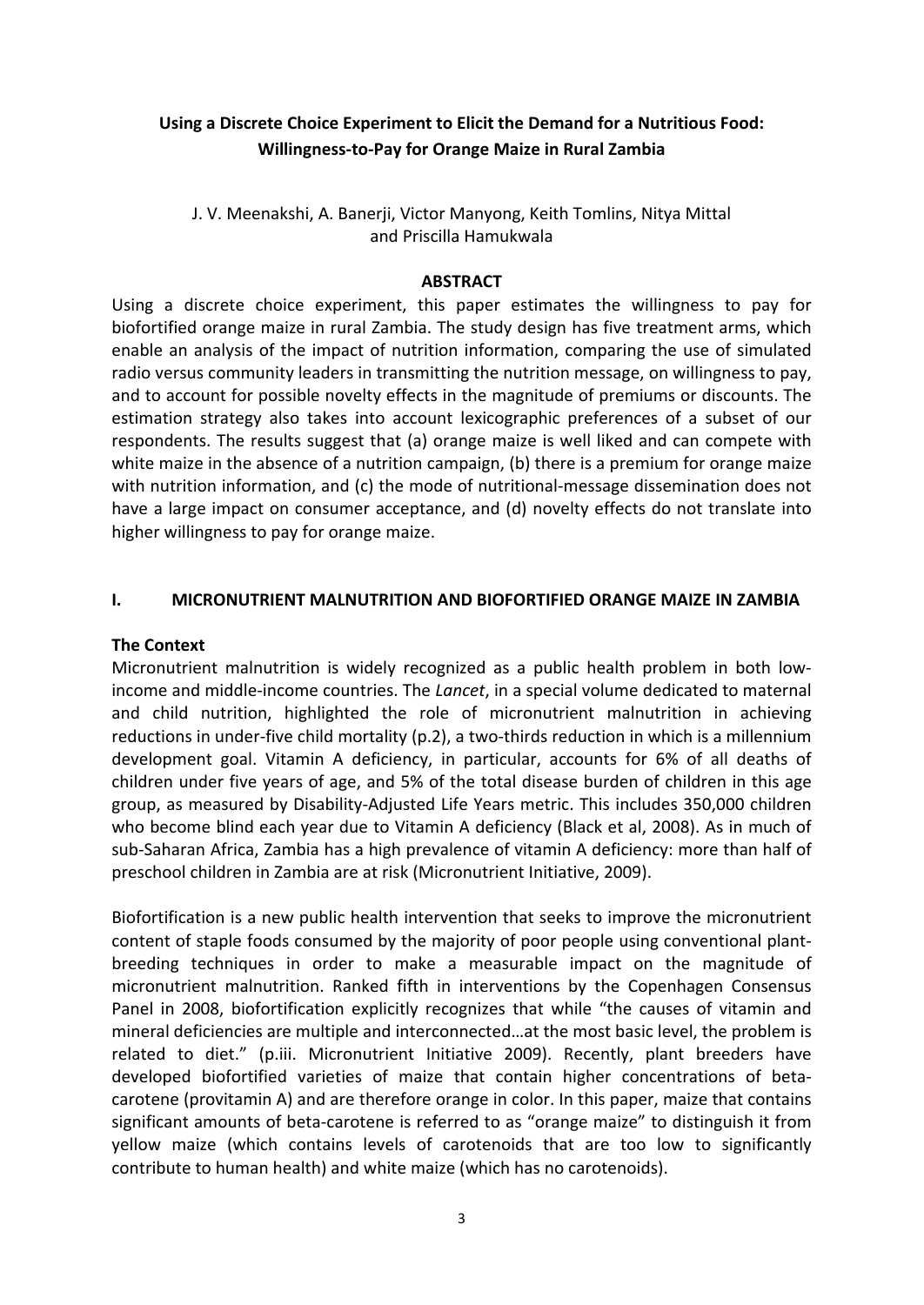Since maize is a staple food in Zambia, as in much of Sub-Saharan Africa, the successful introduction of biofortified provitamin A maize could have a significant impact on reducing the prevalence of vitamin A deficiency in Zambia and elsewhere in Sub-Saharan Africa, where it is a major public health concern. For example the provitamin A content of the orange maize flour ranged from 3.3 to 4.9 micrograms per gram (Tanumihardjo). With a 400 gram per day consumption of maize (common in rural Zambia), and 60% retention of provitamin A, a 5 micrograms per gram content would translate into an additional intake of 100 micrograms per day of vitamin A, or about 20 percent of the estimated average requirement for an adult (non pregnant non lacatating) woman.

However, the success of such biofortified maize depends on whether it is accepted and consumed by the target populations. It is this question that this paper attempts to address, by eliciting consumers' willingness to pay for this healthy maize, under various scenarios.

Consumer acceptance may pose a particular problem with a product such as maize because in the past yellow varieties have typically not found consumer acceptance. In large part, this is because such varieties are believed to have inferior taste—yellow maize was bred primarily for cattle feed. In addition, yellow maize is perceived as "drought" food and associated with bad times because it was frequently distributed as food aid (Muzhingi et al. 2008). If this negative perception carries over to orange maize, there is reason to be skeptical that biofortified maize will find enough of a niche in Sub-Saharan Africa to be able to make an appreciable difference in micronutrient intakes among target populations.

However, there are several reasons to challenge this perception. First, biofortified maize is likely to be agronomically superior to those presently cultivated; farmers have reported being willing to switch to yellow maize if it were pest-resistant, drought-resistant, and earlymaturing. Second, plant breeders and nutritionists have determined that biofortified maize is likely to be orange and, as such, may avoid the negative perceptions associated with yellow maize. Third, in an account of the introduction of maize into the African continent, McCann (2005) notes that traditional maize varieties were typically colored and devotes an entire chapter to its transformation, titled "How Africa's Maize Turned White." There are also reasons to believe that market restrictions may have more to do with the popularity of white maize than consumer preferences per se (see literature cited by Muzhingi et al. 2008).

#### <span id="page-4-0"></span>**Objectives of the Study**

-

The present study analyzes consumer acceptance of biofortified maize by quantifying consumers' willingness to pay for it in rural Zambia since it is in these areas that biofortified staples will be first introduced.<sup>[1](#page-4-1)</sup> It attempts to quantify the magnitude of price discounts, if any, that may be associated with orange maize relative to white and yellow maize varieties.

Behavior change communication is essential to any successful nutrition intervention and can play a significant role in driving consumer acceptance. There are several means of effecting behavior change communication, each of which has different cost implications. Radio messages are relatively cheap and can reach a broad audience. At the other end of the cost

<span id="page-4-1"></span> $1$  We do not focus on the agronomic characteristics of the maize seed, as the expectation is that the orange maize will be equivalent, if not superior, to varieties presently cultivated in this respect.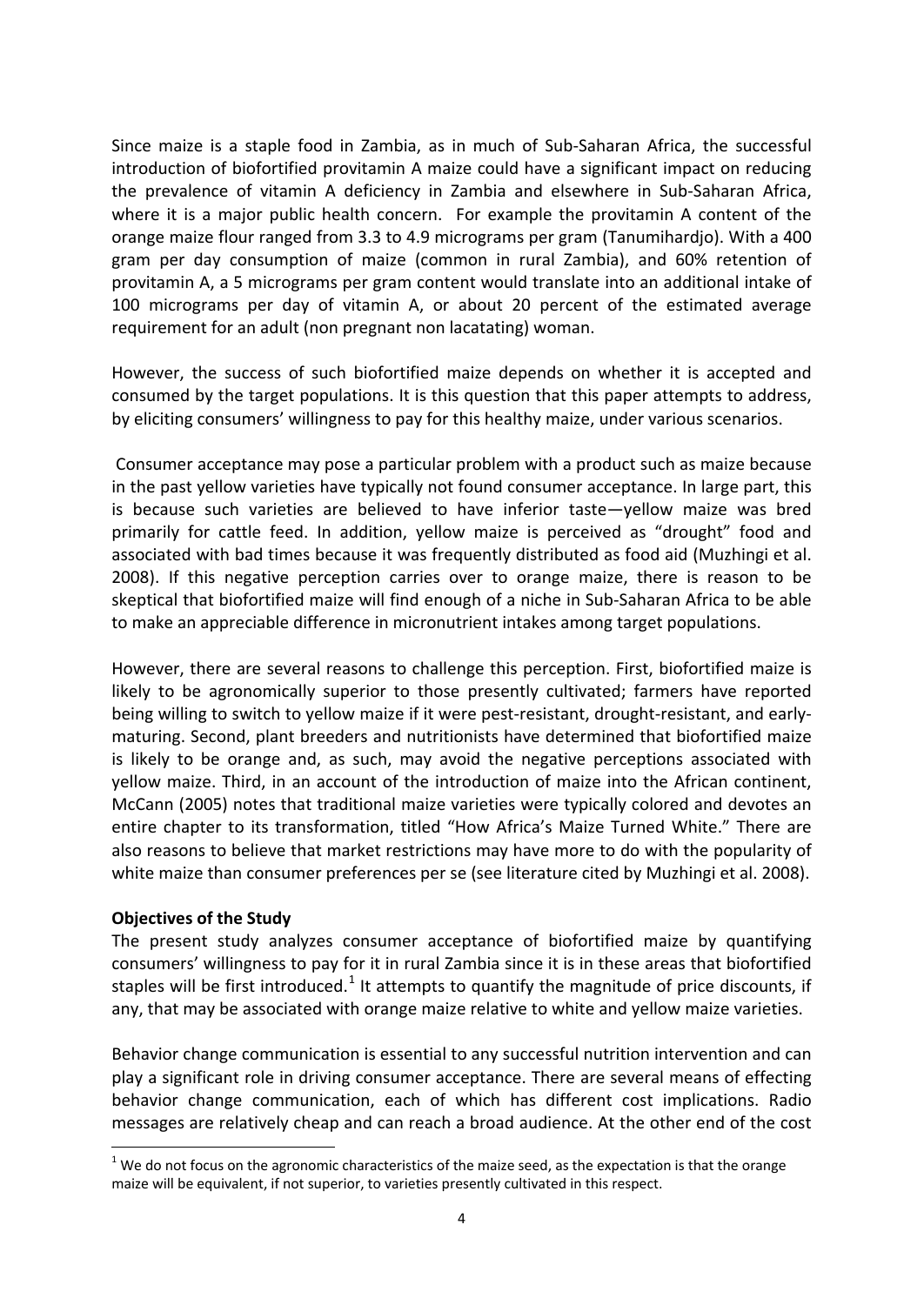spectrum, using community leaders to convey nutrition information can be extremely expensive. This paper tries to assess how information and the platform used to communicate it influence consumer preferences and their ranking of white, yellow, and orange types of maize.

Another challenge to analyzing consumer acceptance is accounting for product experience. Behavior during first-time purchases, where consumers may wish to try out a new product and therefore may be willing to pay more for it, can be very different than behavior during repeat purchases. This is likely to be the case for maize that is so visibly different from that already available in the market. This paper attempts to account for product experience by comparing behavior in two different settings: at home (where consumers try the product for a few days at home) and in a central location (where consumers are exposed to the new maize only once). Home-use testing surveys are considerably more expensive to undertake than central-location testing surveys.

The paper thus has three principal objectives:

- 1. To elicit the willingness to pay (henceforth WTP) for orange maize and quantify the magnitude of its premium/discount relative to white maize in the absence of any information on its nutritive value;
- 2. To examine the impact of nutrition education on the willingness to pay for orange maize, and, in particular, to compare the impact of nutrition education delivered through either radio messages or community leaders; and
- 3. To examine whether novelty effects significantly influence premiums by comparing willingness to pay as elicited in a home-use setting (where consumers have more time to get used to a product) with that elicited from a central-location setting (which has a short exposure time).

The paper uses a discrete choice experiment using a fractional factorial design as the framework of analysis. While the application of this approach is detailed subsequently in the paper, we highlight some noteworthy aspects;

- This paper represents one of the few applications of this framework to the analysis of public health issues in general and in rural Africa in particular.
- It uses prototypes of the actual product, rather than hypothetical experiments to elicit willingness to pay.
- The study uses expertise from food scientists who use sensory evaluation methods to assess preference rankings; this study is perhaps one of the few to then explicitly incorporate these rankings in the econometric analysis.
- The estimation method accounts for differences in preferences exhibited by a subset of our sample, some of whom appear to have lexicographic orderings.

A survey of nearly 500 respondents in two provinces of rural Zambia forms the basis of analysis. The survey has five treatment arms corresponding to the objectives outlined above.

The paper is organized as follows: Section II briefly reviews the literature on the use of discrete choice experiments to assess prices for goods (that may not yet be on the market), as a function of their characteristics; the literature on the role of information and product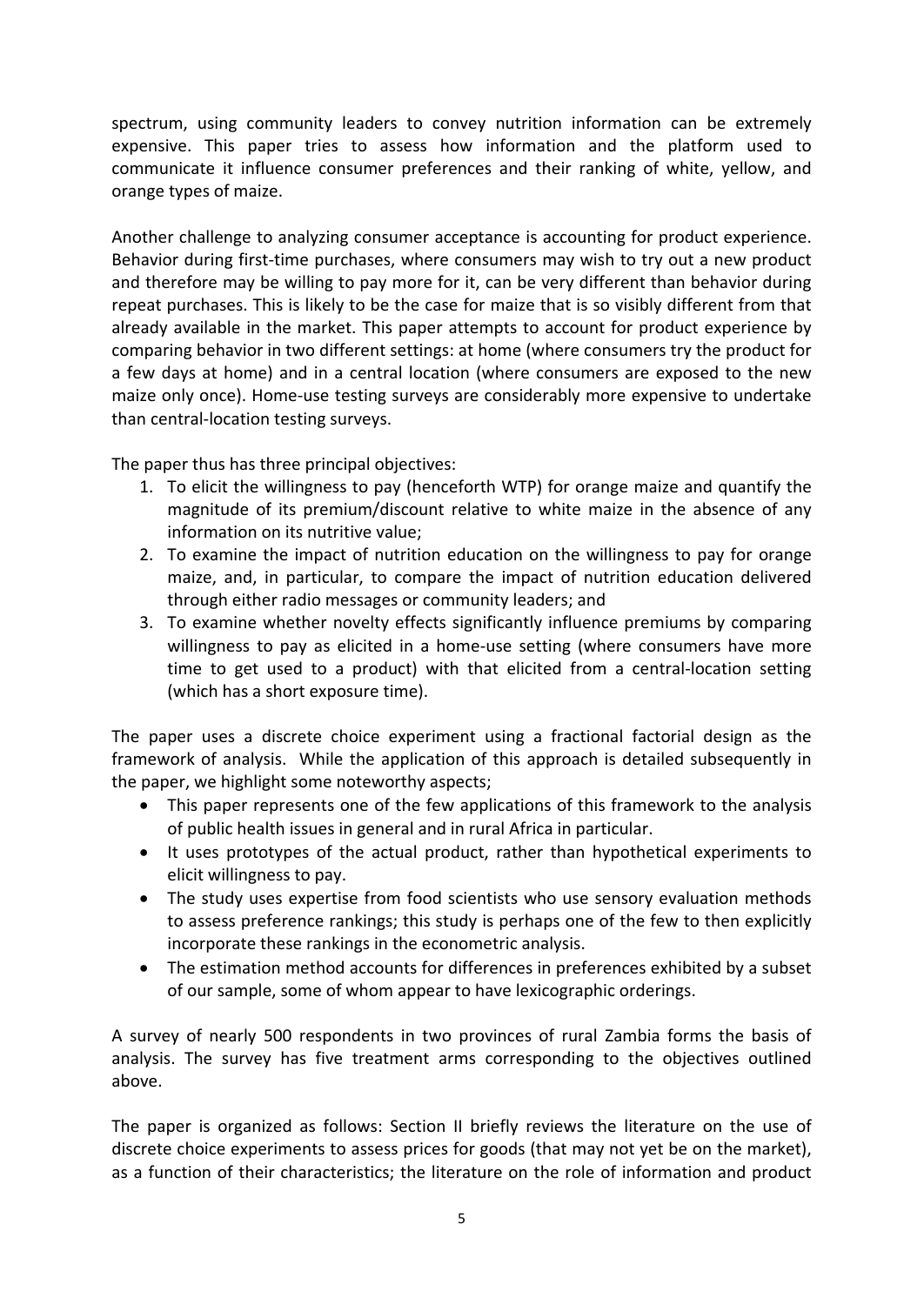experience on consumer acceptance; and the limited studies on colored maize in Africa. Section III then sets out the survey design and experimental procedure. Section IV presents summary statistics, while Section V investigates whether there is a premium for orange maize, the magnitude of this health premium, and how this is influenced by the absence or presence of information on its nutritive value. Section VI summarizes the results and draws implications for the successful introduction of biofortified maize in rural Zambia.

#### <span id="page-6-0"></span>**II. THE LITERATURE**

#### <span id="page-6-1"></span>**Discrete choice experiments**

Discrete choice experiments have been increasingly used to determing consumers' willingess to pay for non-market and new goods. As Lusk and Schroeder (2004) note, choice experiments are increasingly favored over contingent valuation techniques to elicit preferences for such products.

Discrete choice experiments can be conducted and interpreted using McFadden's (1974) random utility model. Given a set of alternatives—orange, white, or yellow maize in the present context—each priced differently, respondents make a choice of which of the three they would prefer to purchase based on the utility they derive from the consumption of the product. That is, the utility U<sub>ij</sub> that consumer *i* derives from product *j* is postulated to have a systematic component  $(V_{ii})$  and a random component ( $e_{ii}$ ).

$$
U_{ij} = \, V_{ij} \, + \, e_{ij} \, \, ; \, V_{ij} = \, X_{ij} \, \beta
$$

The systematic component  $V_{ij}$  is a function of observable characteristics  $(X_{ij})$  of the alternatives (such as price) and those of the respondent (such as gender, income, and age). The consumer chooses alternative *j* over alternative *k* if  $U_{ii} > U_{ik} \forall k \neq j$ . A suitable parameterization of V<sub>ii</sub> yields estimates of WTP as described in Section V below.

A fractional factorial design may be used to present respondents with trade-offs between the products' attributes and their prices. A good description of the design and construction of choice experiments is contained in Hensher et al. (2005a) while Louviere et al. (2000) and Train (2009) are good introductions to the theory of discrete choice experiments and contain applications as well and some references to the extensive literature applying this basic framework, especially in the context of transportation, and environmental goods (see for example Das et al, 2009; 2008).

The quantification of the relative discounts or premiums for products that are not yet on the market—as is the case with the orange maize studied here—poses particular challenges. Typically, carefully-constructed hypothetical scenarios are used to elicit willingness to pay. In less frequent cases, the actual product or its prototype is used.

Over the years, a consensus has emerged that results from the use of hypothetical scenarios tend to have an upward bias in that consumers often overstate their willingness to pay for a commodity or service. (See for example, Jaeger 2005 and Lusk and Schroeder 2006.) This is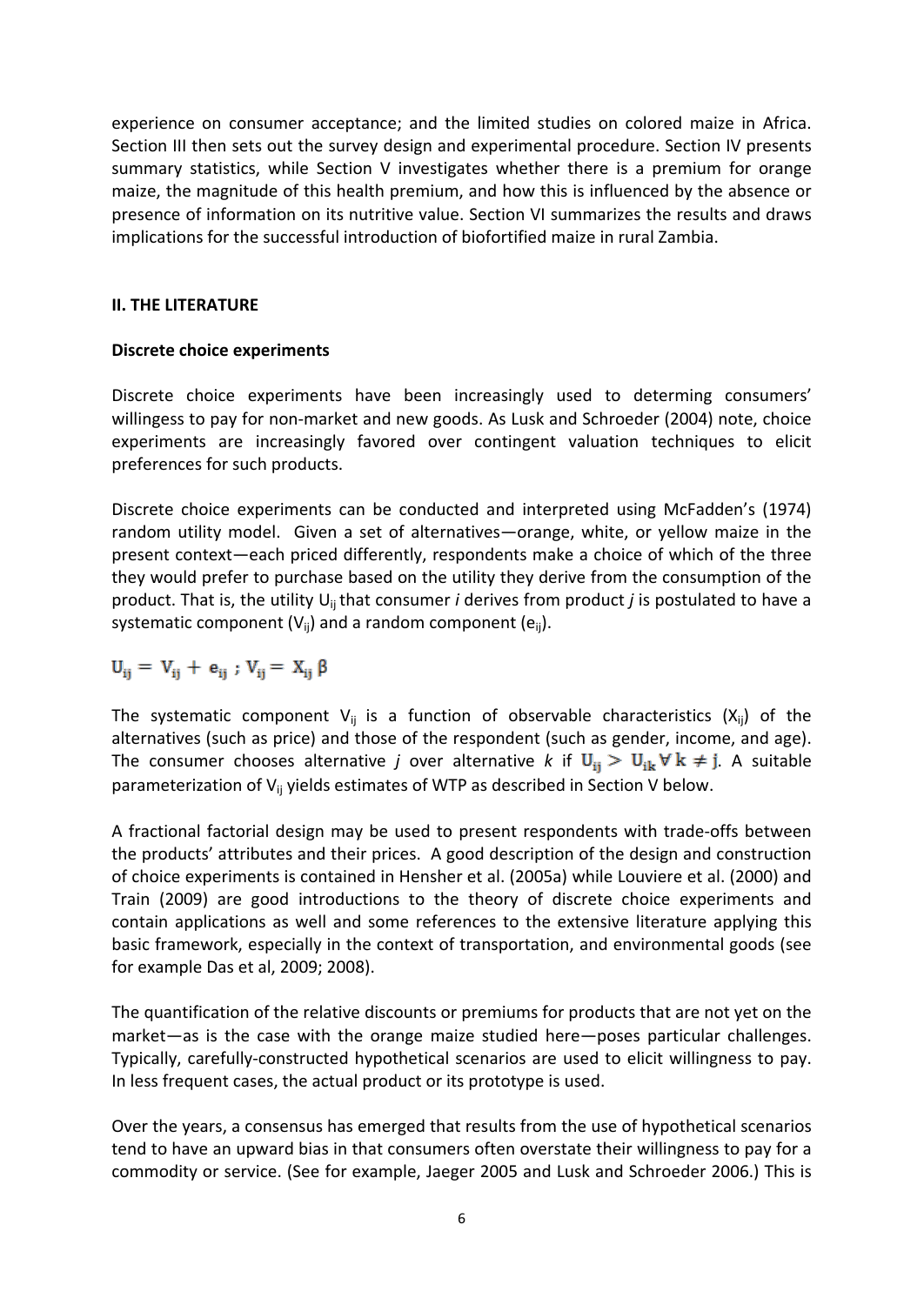corroborated by a more recent study on maize in Kenya by de Groote and Kimenju (2008) that finds that consumers have no incentive not to overstate the price they are willing to pay in a hypothetical scenario.

This paper therefore is more in the spirit of Lusk and Schroeder (2006) and Alfines et al. (2006) who not only focus on food, but use the real product to elicit WTP. As noted later, the prototypes of the biofortified orange maize were grown out in country to use in the study. We also draw on Train (1998), Hensher et al (2005b) and Campbell et al. (2006) to account for the not-insubstantial proportion of respondents in our sample who exhibited lexicographic preferences.

#### <span id="page-7-0"></span>**Orange and Yellow Maize in Sub-Saharan Africa**

There have been several studies on the consumer acceptance of *yellow* maize (which is not typically high in beta-carotene), although many of them tend to have an urban focus. A comparison between yellow and white maize varieties is facilitated by the fact that both products are available in the market, so price data can be used to make inferences about the magnitude of discounts. For example, the existence of a price premium for white maize in Maputo, Mozambique (at a time of relative abundance in supply of both yellow and white maize) is evidence that white varieties are preferred. In their study, Tschirley and Santos (1995) found that white maize is preferred to yellow when the two are sold at equal prices. However, a price discount of only 14 percent on yellow grain was found to be sufficient to cause a quarter of respondents—typically those with lower incomes on average—to switch to yellow maize. At discounts of up to 43 percent, nearly three-quarters of consumers would shift to yellow maize.

Another analysis using experimental auctions to assess willingness to pay and focusing on yellow (but commercially fortified) maize flour in Nairobi suggests that a discount of 33 percent would be necessary for consumers to accept yellow maize, although poorer consumers are more likely to switch for a given discount (De Groote and Kimenju 2008).

The literature on comparing white with orange—rather than yellow—maize is limited. One exception is the study by Stevens and Winter-Nelson (2008), which includes white, yellow, and orange (imported from the United States) varieties of maize. These were cooked as *nshima* (a stiff porridge made from maize flour) and tested in two markets in and near Maputo. Researchers provided all participants with a bag of white maize and made an announcement about the nutritional value of orange maize. They then assessed whether participants were willing to trade their bag for one containing either a fraction or a multiple of the amount of orange maize. Their results suggest that orange maize meal is as preferred as white and that no price discounts are likely to be necessary to promote its consumption. In addition, families with young children and those that did not consume diets rich in animal products were more likely to accept orange maize. This paper did not, however, assess what would happen in the absence of information on the nutritive value of orange maize.

#### <span id="page-7-1"></span>**The Role of Nutrition Information**

Behavior change communication or nutrition campaigns are conducted using several methods, including mass media, local theater, and endorsements from public figures,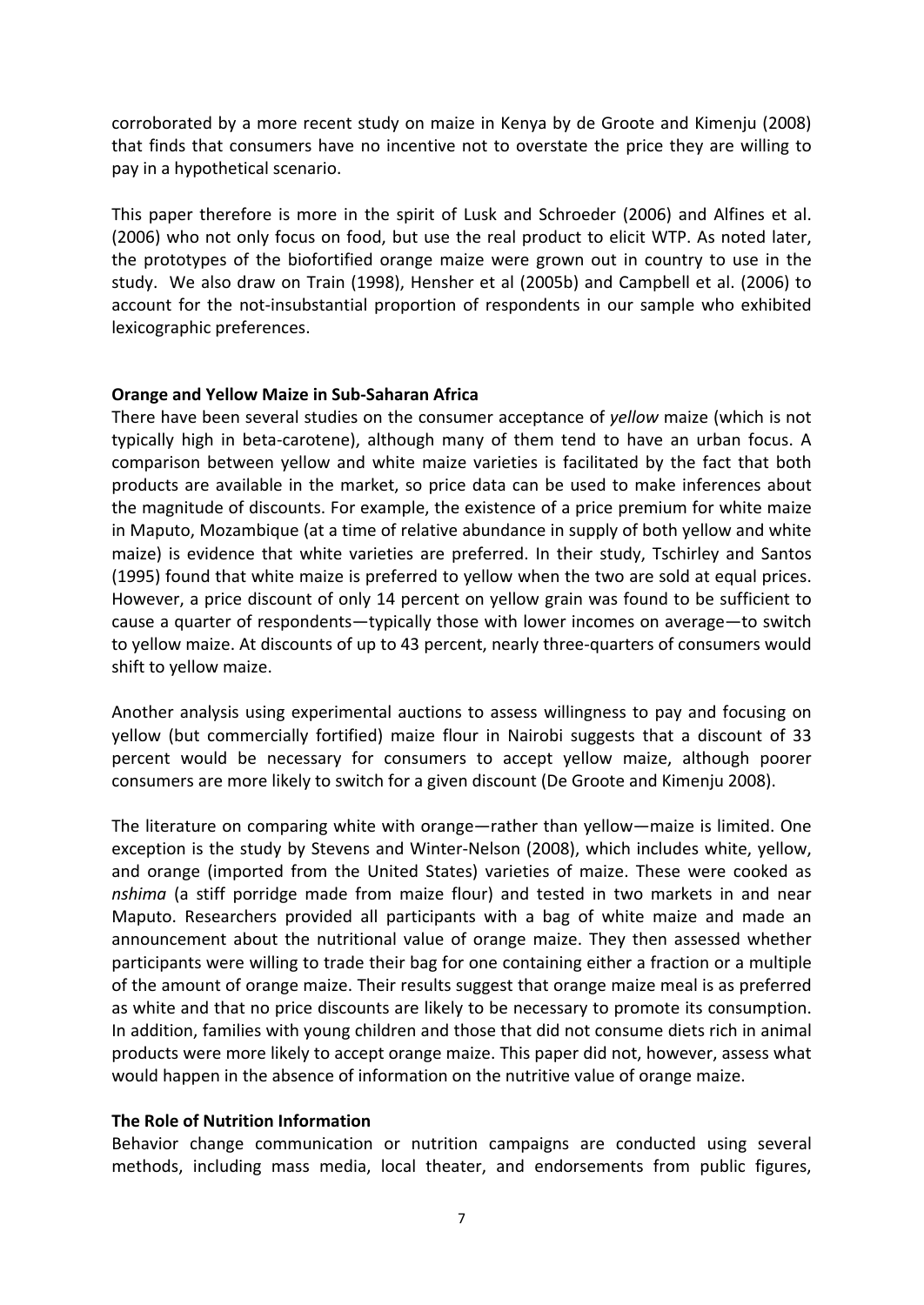community-level actors, or organizations. Each of these media vary significantly in impact and in cost implications. This paper attempts to examine the impact of nutritional information conveyed through community leaders and radio messages.

In a developed-country context, health information is typically conveyed through the use of written labels, and the literature suggests that premiums for health labeling can be significant (Kinnucan et al. 1997). The use of written labeling is not practical in the context of rural Zambia, given low levels of literacy, costs of labeling, and maize being sold in open sacks. By using community leaders and radio messages for conveying health information, the context is more realistic than using enumerators to read out the nutrition message.

The use of community leaders and interpersonal contact to deliver a message is the most effective method (Zimicki 1997). It is believed that community-level actors are likely to be the most effective agents of change with the greatest impact on outcomes since they occupy positions of trust and respect within the community. Examples could include extension workers, teachers and health workers. However, outside of a pilot setting, mobilizing community leaders on a wide scale is difficult, and the monitoring costs of ensuring that messages are not diluted or distorted are extremely high.

At the other end of the spectrum are radio messages, which enable a wide reach with relatively low investment and high degree of control over the content of the message (although there is less control over who will hear the message). However, radio messages represent an anonymous voice that consumers may not trust, and therefore they may not be effective. It is estimated that there are 1.9 million radios in Zambia (Taylor 2006), of which around 30 percent are in rural areas (Zimicki 1997). As shown later, our survey indicates that a decade later, the percentage of households possessing a radio in rural areas is much higher.

We attempt to quantify the magnitude of this differential impact by randomly allocating respondents/communities to arms that (a) receive no information (termed "control"), (b) receive information from (simulated) radio messages, or (c) receive information from community leaders.

## <span id="page-8-0"></span>**Novelty Value versus Product Experience: Comparing Central-Location Testing with Home-Use Testing**

Test marketing of new products typically takes places in a marketplace or a similar community venue, in a format referred to in food science literature as "central location testing" (CLT). One potential drawback of using CLT to elicit willingness to pay for a new product is that estimates may be influenced by its novelty value, since consumers have only a short period of time to evaluate a product (typically 30 minutes). Consumers may be willing to pay a premium to try out a new product for the first time, so that the estimated willingness to pay may not reflect the product's intrinsic value. As Stevens and Winter-Nelson (2008) note in their study of biofortified orange maize in Mozambique, "measurement of acceptance may reflect an attraction to novelty than true acceptability of the product". The premise then is that with time and experience with the product, repeat purchases may well reflect declining premiums.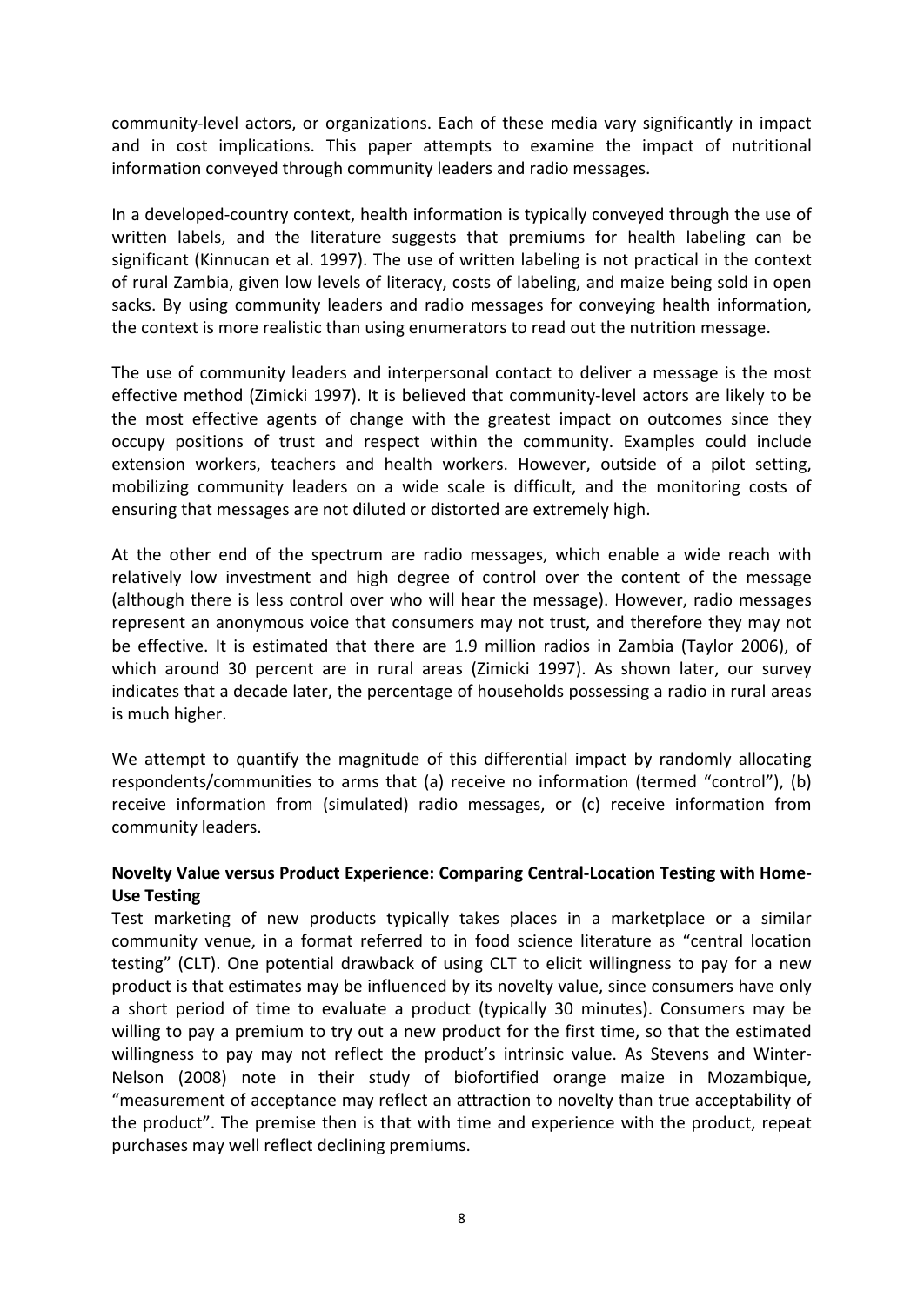For this reason, "home-use testing" (HUT) is also conducted, where the new product is tried in home situations for a few days, and consumers are asked subsequently to characterize it. Clearly, the degree of researchers' control over the experiment is lower in HUT because households are free to cook or use the product in any manner, so that it is possible that sensory scores vary across respondents not necessarily because of intrinsic differences on how the product is perceived but on how the product was processed and consumed. Nevertheless, to the extent that the in-home testing more closely mimics actual product use, it may be considered the gold standard for conducting consumer acceptance studies. However, the costs of administering home-use testing are orders of magnitude greater than those associated with central-location testing; the question is whether these additional costs are justified.

Comparisons of the effectiveness of CLT and HUT methods with respect to acceptance (Boutrolle et al. 2005, Meilgaard et al. 2007) suggest that both gave similar overall results, but the CLT results were more robust and less variable. These methods have thus far not been compared in a developing country and with rural consumers; willingness-to-pay studies that use real products have almost invariably been conducted in a central location setting (see for example Lusk and Shroeder 2004, Alfines et al. 2006).

This study uses both central-location testing and home-use testing to assess consumers' willingness to pay (WTP) for orange maize, relative to other varieties. For reasons outlined later, a strict comparison of the estimated WTP from HUT and CLT is not possible; however, the inclusion of both treatment arms permits a check on the robustness of the main findings of the study.

## <span id="page-9-0"></span>**III. STUDY DESIGN AND SURVEY PROTOCOL**

The study has five treatment arms, summarized in Table 1 along with each arm's sample size. In each case, consumers were asked to taste cooked samples of *nshima* and make purchase decisions on the corresponding maize grain. Two of these treatments correspond to one-time use of orange maize (CLT) while three consider the impact of product experience (HUT).

The role of nutrition information is assessed within both the CLT and HUT settings. Since it is not possible to replicate the use of community leaders to impart nutrition information in a central location setting, the CLT arm of the design considers only the impact of the provision of nutrition information through simulated radio messages.

Treatments 1 and 4 provide estimates of the willingness to pay for the three maize varieties in the absence of any information on the nutritive value of the orange maize in the HUT and CLT settings respectively. These values reflect how well orange maize is likely to do in comparison to the familiar white varieties in the absence of any nutrition campaign. A comparison of treatments 1 and 2 and of 4 and 5 provides an estimate of the impact of nutrition information transmitted through radio on valuations in each of the HUT and CLT settings respectively, and may be used to evaluate whether premiums vary with and without novelty value. Finally, a comparison of treatments 1 and 2 and 1 and 3 yields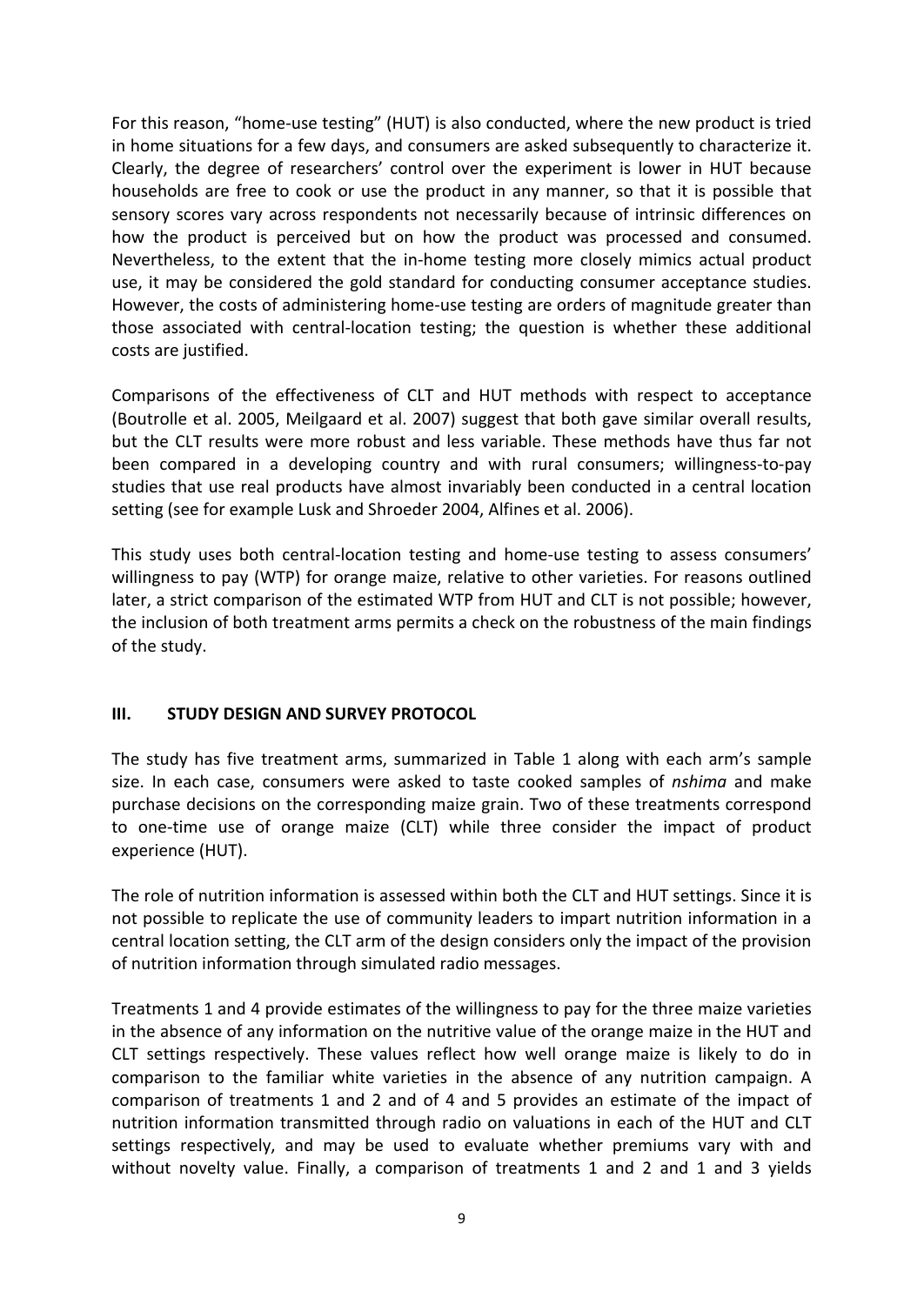insights on whether community leaders are more effective in improving consumer acceptance compared with the more impersonal radio message.

#### <span id="page-10-0"></span>**The Nutrition Message**

Information on the potential health benefits from consuming orange maize was developed by nutritionists working on public health campaigns and contained the following points:

- A new type of maize that is orange (and not yellow) in color has been developed by researchers that is healthier than white maize.
- The new orange-colored maize contains vitamin A and can be used in the same way as traditional maize.
- Vitamin A is important for health, especially for children, because it helps to prevent infectious diseases, to improve growth, and to contribute toward good vision. A deficiency of vitamin A can contribute to higher mortality rates. Foods that commonly contain vitamin A include dairy products, liver, egg yolks, and fruits and vegetables, especially those that are deep orange or dark green in color.

The Zambia National Broadcasting Corporation then wrote and produced a five-minute program in English in a format that would typically be used in such promotions. This was translated and recorded in the study area's three local languages—Bemba, Lenje, and Tonga. Since orange maize varieties are yet to be released, the radio message could obviously not be broadcast nor could the project ensure that only the selected households heard the message. Therefore, the message was recorded on audio tapes and MP3 players that were used in the survey for treatment arms 2 and 5 in Table 1.

Camp officers—who are village-level functionaries—were recruited for training and sensitization at the respective district headquarters, since they are the natural entry point for introducing an agricultural technology. Enumerators explained and reviewed the nutrition message and answered questions on what could and could not be said about the new orange maize. They were asked to convey these messages to their respective communities before the survey and to reiterate them during the survey. An information sheet was also made available to guide the camp officers.

#### <span id="page-10-1"></span>**The Sample and Experimental Procedure**

The research was assessed and approved by the Research Ethics Committees of the University of Zambia and the University of Greenwich. Written consent was sought for adults participating in this study. Written and parental/guardian consent was obtained for children under the age of 18. The trained enumerators informed participants about the study and explained that their participation was entirely voluntary, which meant they could stop the interview at any point and that their responses would be anonymous.

The study made use of prototype high beta-carotene orange maize that was grown out specifically for this study by the Zambia Agricultural Research Institute. In addition, traditional white and yellow varieties were purchased locally. These three types of maize grain were then milled in a hammer mill commonly used in rural areas (rather than in commercial mills that mill to a different texture and cater primarily to urban markets). The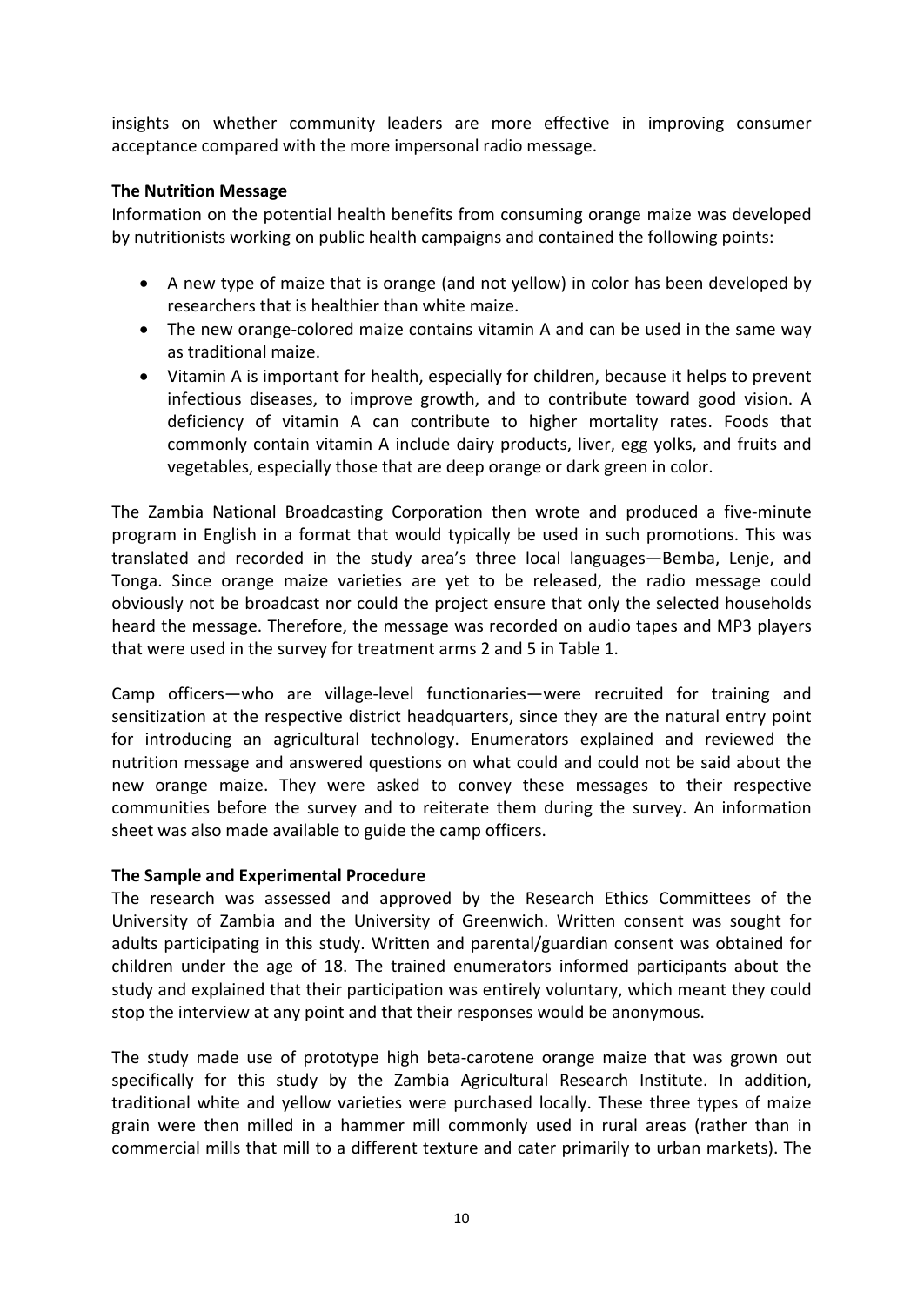National Institute for Scientific and Industrial Research in Lusaka undertook the milling, bagging, and preparation.

The survey was conducted in the Central and Southern Provinces of Zambia, which were selected because they have the highest production and consumption of maize. These provinces also had a relatively high percent of their populations in poverty. In each province, a listing of districts was made, and one district was randomly selected. For logistical reasons, a second district was then chosen as the one closest to the randomly selected one. Thus, Chibombo and Kapiri Mposhi districts in the Central Province and Choma and Kalomo districts in the Southern Province were selected (depicted in Figure 1).

#### <span id="page-11-0"></span>**Home-Use Testing**

To select participating households for these districts, a listing of blocks and camps (villages) was obtained. Three blocks were randomly selected from each district, and eight camps were randomly drawn from within these three blocks. In the selected camps, existing census data (known as "farmers' register") was obtained. The census data categorize farmers as "small-scale," "medium-scale," and "commercial." A random sample of 10 households was drawn from the "small-scale" list in each selected camp. In other words, the sample has no representation of either medium-scale or commercial producers, so that it best approximates the target population for biofortified crops. Where the farmers' register was not available, a census was undertaken and then a random sample drawn. A replacement sample was also selected randomly in the event that the selected household was either not to be found or did not want to participate in the study. Two villages were dropped because they were relatively inaccessible, and the rest were randomly allocated to the treatment arms:

| Group 1: | Control group (10 camps)                                            |
|----------|---------------------------------------------------------------------|
| Group 2: | Group receiving nutrition information from camp officers (10 camps) |
| Group 3: | Group receiving nutrition information through simulated (recorded)  |
|          | radio messages (10 camps)                                           |

In each camp, a list of ten households was identified as described above for a total of 300 households; the realized sample size was somewhat different, as noted in Table 1, because, in one Group 2 village, the camp officer did not hold any meetings nor did he convey the nutrition message to his village, even though he had participated in the training. For this reason, there were only nine communities that received nutrition information through their leaders. Although data were collected in this tenth camp, it is not used in the analysis that follows. We also decided against allocating it to the control group of villages. The total number of households canvassed under HUT is therefore 279.

## <span id="page-11-1"></span>**Central-Location Testing**

For the central-location testing, a village was first selected in each of the two provinces. In each village, the community leader visited adjacent camps to invite villagers to participate in the survey at a pre-specified location, typically the local market or agricultural training center. As participants came to the location, they were randomly assigned to one of the two treatments. The first treatment corresponded to the control group, and, in the second, the nutrition message was conveyed through the simulated radio using MP3 players. We used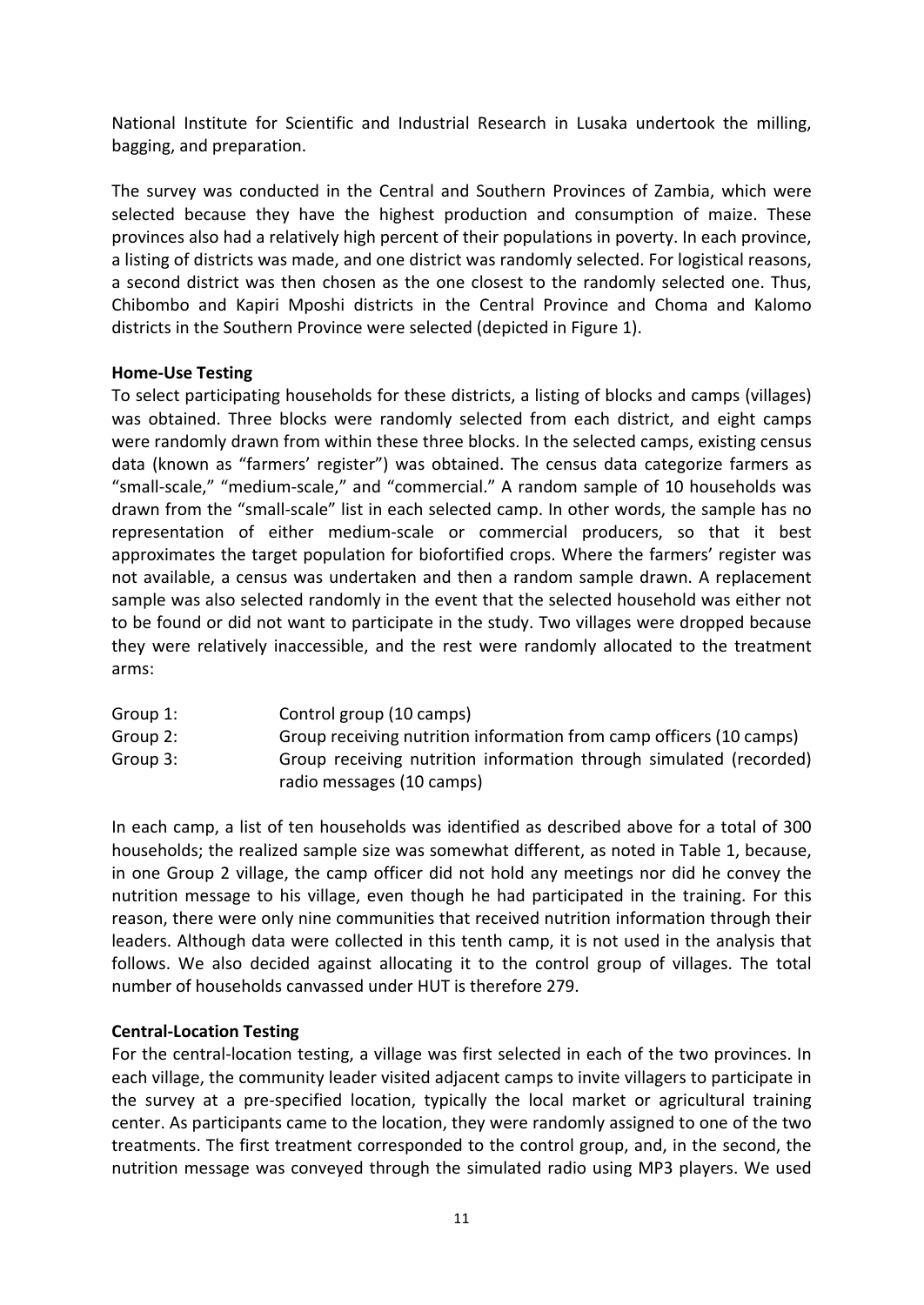spatial separation to ensure that there was no contamination of the control group with messages diffusing from participants who had already participated in the survey. More than 100 consumers were canvassed at each of the two locations, for a total sample size of 208.

#### **Sensory evaluation of the attributes of orange, yellow and white maizes**

In collaboration with food scientists from the National Institute of Scientific and Industrial Research, four attributes of maize that are likely to influence its acceptance were determined: taste, appearance, aroma, and texture. In addition, an overall acceptability attribute was also included. After tasting the three varieites, consumers were asked to score each of these attributes using a five-point hedonic box scale, which ranged from "dislike extremely" to "like extremely."

In the central-location testing, consumers were provided with cooked samples of the three types of *nshima*, presented in random order on white plates with water to cleanse the palate between samples. After tasting each sample, the respondents were asked to score their preferences on the *nshima*'s sensory attributes. The respondents in the nutritioninformation treatment arm heard the radio message before they tasted the three types of *nshima*.

Respondents in home-use testing were provided 2 kilos each of the three types of maize flour—white, yellow, and orange—sequentially and in random order, to control for possible order-effects in preference elicitation.<sup>[2](#page-12-1)</sup> The flour was not identified by variety; instead, a three-digit random number was assigned to each of the three varieties. Visually, of course, the three types of maize are distinct. Respondents had two days to try each type of maize, using their usual household recipes. After handing out the first sample, enumerators would return two days later and ask about sensory evaluation of the various attributes of the first sample, while handing over the second sample. The process was repeated every two days until the fourth and final visit.

## <span id="page-12-0"></span>**The Framed Choice Experiment**

After scoring the three maizes for their sensory characterisitics, respondents were asked about their willingness to pay, and a brief questionnaire eliciting demographic information and other socioeconomic indicators was administered. Most of the respondents who participated in the choice experiment—nearly three quarters—reported that they (and not some other member of the family) were responsible for making the decision to purchase maize within the family. The willingness to pay questions referred to the maize grain, since it is grain that is typically purchased and not the flour. The correspondence between the flour/*nshima* and the grain was obvious by color but also by the use of the same random number to label the grain and flour/*nshima*.

As noted earlier, a framed choice experiment using a fractional factorial design was used to elicit willingness to pay. Even though there are concerns over the efficiency of orthogonal designs (Scarpa and Rose, 2008) according to Louviere et al. (2000) these are the most suitable designs that are currently available (see Ferrini and Scarpa, 2007 for a discussion of the issue). In a choice experiment, prices are posted for each of the three types, and the

<span id="page-12-1"></span><sup>-</sup> $2$  Constraints on the total amount of orange maize available precluded the provision of larger amounts to each household.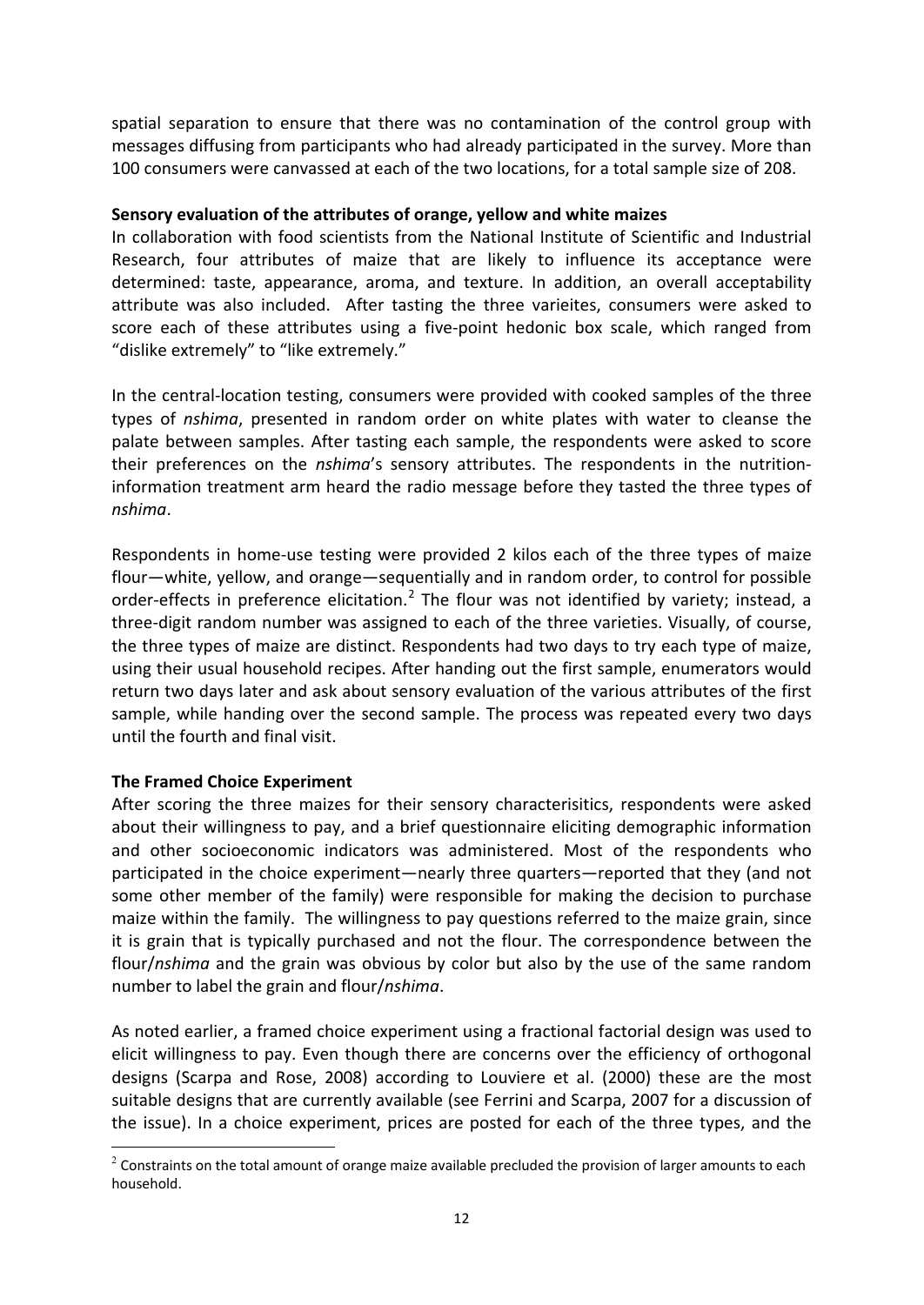respondent indicates which of the alternatives he or she would be willing to purchase. The set of three posted prices is then varied in a series of alternative scenarios, and the respondent makes a decision each time. A fourth alternative of "none of the above" is always available. These are real choices that the respondent makes with real money. Respondents are given a lump sum amount of money as participation fee so that they are not out of pocket as a consequence of buying a product in the experiment. After the respondent has made a decision in each of the sixteen price scenarios, one of the scenarios is picked by a random draw to "bind"; that is, the respondent has to purchase the maize that he or she had indicated as most preferred for this scenario, at the price for which it was offered. In this way, the choice experiment is an incentive-compatible method of eliciting consumer preferences.

To determine the price scenarios, the median prevailing prices for white maize in the study area were first ascertained over the course of a pretest. Prices of the maize were then varied reflecting a range of discounts and premiums—from 30 to 50 percent of the median price. The order of the sixteen price scenarios was scrambled and presented in random order.

Additional information on factors that could condition price and sensory evaluation responses—such as household incomes and assets, household composition, frequency of intakes of maize, attitudes towards maize, demographic structure of the household, and access to sources of information—was also collected. Depending on the treatment arm, a set of questions testing retention of nutrition messages was also posed to consumers.

## <span id="page-13-0"></span>**IV. SUMMARY STATISTICS**

Table 2 presents some summary statistics about maize consumption, cultivation practices, and other characteristics of the sample. As might be expected, virtually the entire sample reported that maize was their primary staple, consumed daily. They also reported that *nshima* was consumed every day thereby validating the use of *nshima* in the sensory-testing component of the survey.

Respondents' exposure to markets for maize grain is also substantial: 76 percent of the CLT sample and 52 percent of the HUT sample reported that they had sold maize. Over half the sample reported "own production" as their primary source of maize for consumption; consumption out of own production did not preclude market purchases for consumption.

Nearly half the respondents reported receiving information about maize. The predominant source for information about maize was the public sector extension system for both HUT and CLT respondents, although the proportion for HUT was higher. Between 12 and 16 percent of those who received information on maize did so through nongovernmental organizations.

Exposure to radio is quite widespread in rural Zambia: 57 percent of HUT and 71 percent of CLT respondents reported owning a radio. Public radio stations seem to predominate, although community radio stations are also popular. A third of the respondents reported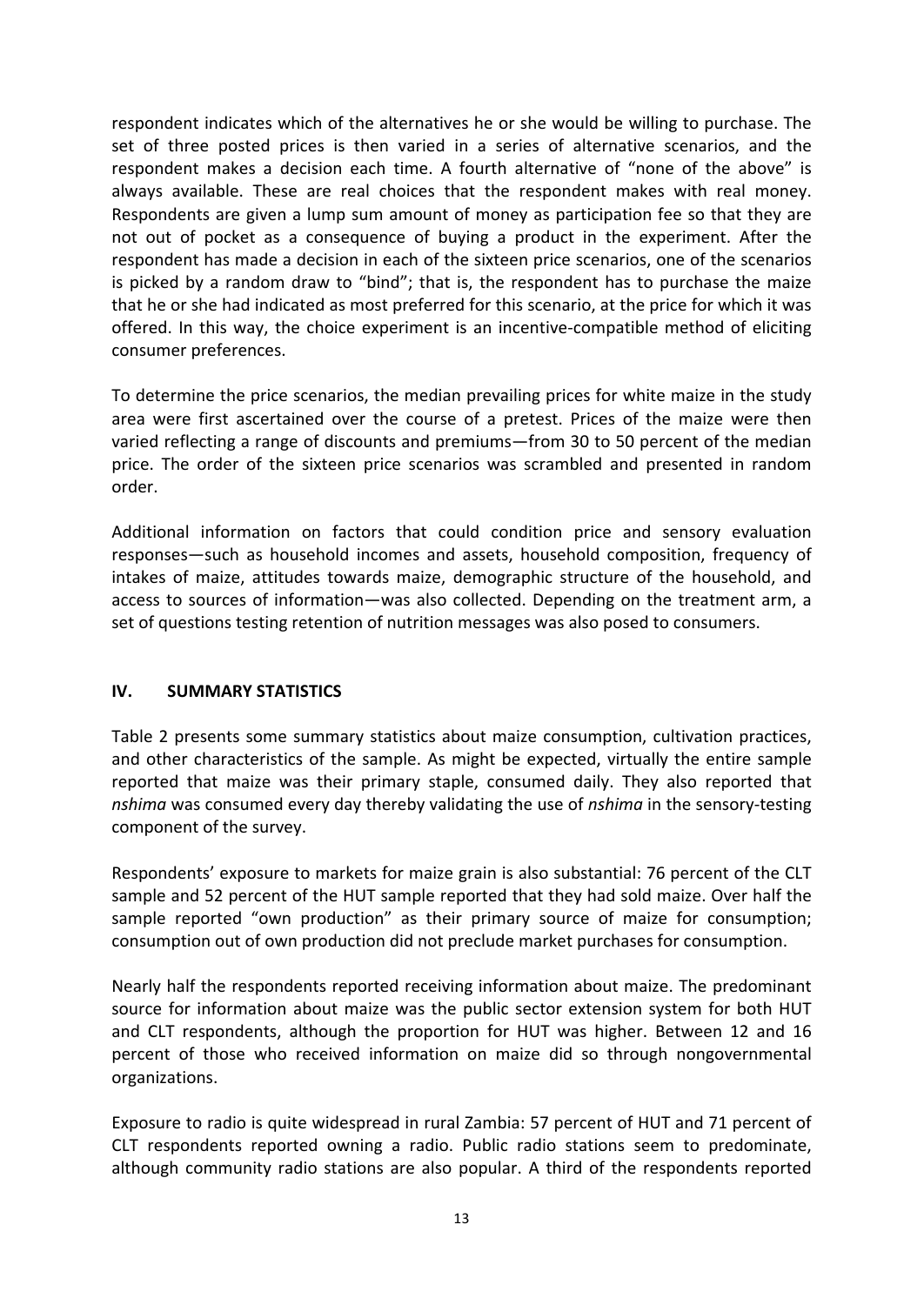listening to radio after 6 p.m., while another third said that they typically listened to the radio in the mornings, before noon. This suggests that use of radio stations to convey nutrition messages can be quite effective in rural Zambia.

Figure 2 presents the overall acceptance scores for the three different types of maize. In all treatment arms the acceptance of orange maize is comparable, or somewhat higher than that of white maize. Similarly, in all treatment arms, yellow maize has a lower acceptability score than white maize.

#### <span id="page-14-0"></span>**Lexicographic preferences**

Given the magnitude of the participation fee, which is equivalent to about US\$0.50 per day—a substantial amount for rural Zambians—one concern in implementing the survey was that consumers would choose to consistently mark "none of the above" as their preferred choice, as this would allow them to keep the entire participation fee without having to make a purchase. This did not happen at all in the survey, however.

Instead, another response was in play—consumers consistently chose only one type of maize in all choice scenarios. A substantial proportion of respondents almost invariably chose orange maize, irrespective of the prices of the three types of maize on offer. This clearly translated into an assurance that they would be able to purchase the orange maize. In our sample, one-fifth of the control group in the central-location testing scenario consistently chose only orange maize, while nearly one-third of those who received nutrition information did the same. Similarly, one-fourth of those in treatment 1 and onethird of those in treatment groups 2 and 3 consistently chose orange maize, irrespective of the prices they faced. A relatively small proportion of consumers—about 4 percent—also systematically chose only white maize, irrespective of the prices they faced.

As indicated in Table 4, for most demographic characteristics, including age and assets, there were no statistically significant differences between those individuals who exhibited lexicographic preferences and those who did not, with one important exception: gender. A significantly higher proportion of the lexicographic individuals were men, as compared to the rest of the sample.

This behavior indicates that for this subset of consumers, the price attribute is irrelevant. This has consequences for the estimation strategy as the inclusion of consumers who exhibited such lexicographic preferences without accounting for their lack of responsiveness to price would result in estimated WTP for orange maize that are likely to be overstated.

## <span id="page-14-1"></span>**Comparability of the Treatment Arms**

As a check on whether the random allocation of treatments to communities was successful, Table 3 provides summary statistics on key observables. Within the HUT and CLT settings, the demographic and socioeconomic characteristics appear not to vary significantly across treatment arms. In other words, more than 90 percent of respondents in the three HUT settings reported farming as the main source of employment, and the differences between the three are not significant. Similarly, nearly 80 percent of respondents in the two CLT settings reported farming as the main source of employment, and the difference between the two treatment arms was also insignificant. This is true for other variables, including the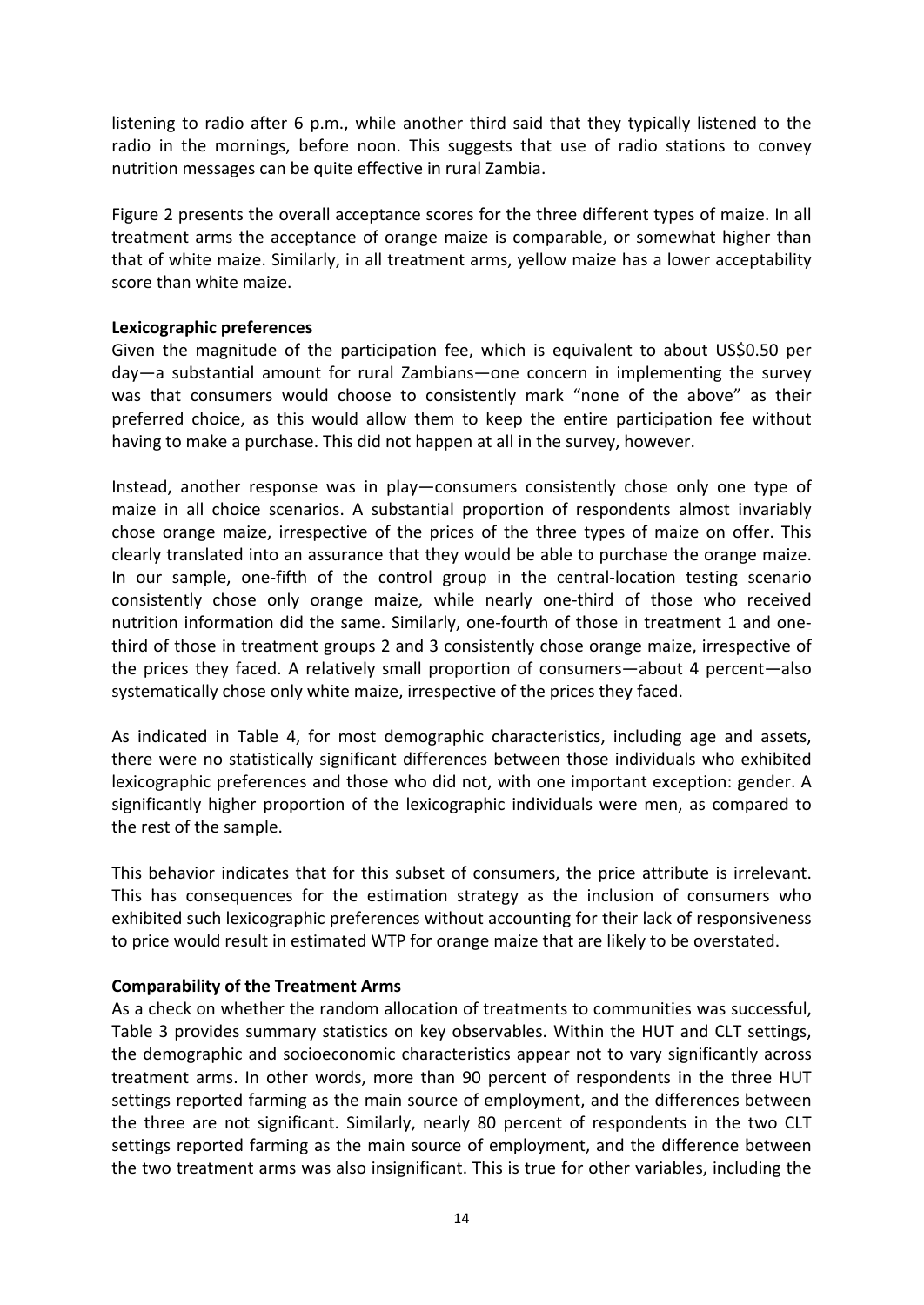average index of assets owned (constructed as a normalized sum of the assets owned by the respondent), the percent of respondents with primary education, and so on.

However, this is not the case across the HUT and CLT groups. On average, respondents in the HUT treatment arms were older (by about five years), more likely to have had a primary education, and cultivated less area but relied more on farming as their main occupation than their CLT counterparts. In part, this is likely a reflection of the different sampling strategies followed in the CLT and HUT settings (outlined above). Therefore, while the randomization exercise appears to have been successful *within* the HUT and CLT arms in that key demographic variables do not vary across treatments within each, respondents in the CLT arms had a statistically different demographic and socioeconomic profile than those in the HUT arms. The net impact of these differences on estimated willingness-to-pay is hard to predict.

Another factor that vitiates a direct comparison between the HUT and CLT relates to the differential endowments received: HUT consumers received maize flour to try at home, in addition to a participation fee, while CLT respondents received only a participation fee.

However, while the endowment effect may be expected to increase the estimated willingness-to-pay of HUT respondents relative to those in the CLT, there is no reason to expect that this would also affect the magnitude of premiums and discounts of the orange maize relative to white maize.

## <span id="page-15-0"></span>**V. WILLINGNESS-TO-PAY FOR ORANGE MAIZE**

#### <span id="page-15-1"></span>**The Conditional Logit and Random Parameters Logit Specifications**

The basic random utility framework outlined above in Section II can be used to estimate willingness to pay for each of the alternatives. The most commonly used specification is the conditional logit model, where the error term  $e_{ii}$  is assumed to follow an extreme value distribution. In this case, the probability P<sub>ii</sub> that the *i*th consumer chooses the *j*th alternative (over all possible other alternatives, or *k*) is given by:

$$
P_{ij} = P(U_{ij} > U_{ik}) \ \forall k \neq j = \frac{\exp(V_{ij})}{\sum \exp(V_{ik})}
$$

Another more general class of models is the random parameters logit model, also referred to as the mixed logit model, which allows for individual taste variation through random or individual-specific effects and can account for unobserved heterogeneity (Train 1998; Louviere et al. 2000). In this model, one or more of the coefficients β are assumed to be random (it is common to assume normal, log-normal, uniform, or triangular distributions for these), while the error term follows the extreme value distribution. In this paper, the parameter corresponding to 'taste' (see the utility specification below) is specified to be random, following a uniform distribution.

Because our sample had a considerable number of respondents consistently choosing orange maize, irrespective of the prices they faced, both the multinomial logit and random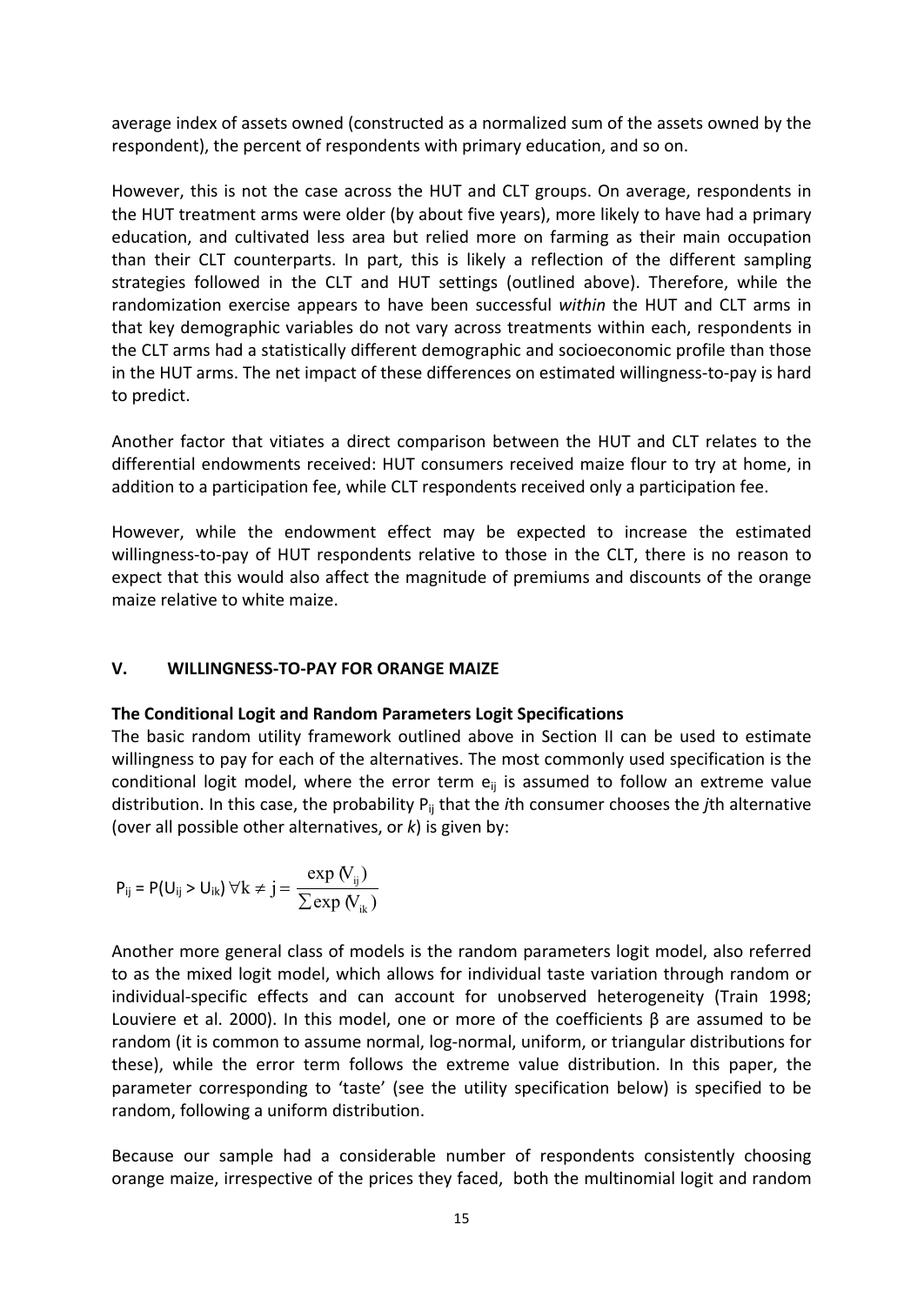parameters logit models are estimated following the approach of Campbell et al. (2006) and Hensher et al. (2005) by assuming that for these consumers, the coefficient associated with price is zero. Following the literature, we term these multinomial logit/random parameters logit with lexicographic preferences.

After some experimentation, gender, age and assets were used as individual-level covariates, with an asset index constructed using information on ownership of about 12 distinct assets, using principal components.

#### <span id="page-16-0"></span>**Incorporating Sensory Characteristics of the Maize**

In addition to the demographic and price variables, we also included a hedonic covariate capturing the individual's ranking of each maize on its sensory attributes. Since consumer rankings of most of the sensory characteristics were highly correlated, a first principalcomponent weighted average of the five attributes was used in the estimation.

The inclusion of this variable implies that the utility function takes as an argument an individual's taste for the product. This is in some sense similar to industrial organization models of horizontal and vertical differentiation (e.g. d'Aspremont, Gabscewicz and Thisse (1979), Shaked and Sutton (1982)) in which consumers' taste for a product enters the utility function.

#### <span id="page-16-1"></span>**Estimating Willingness-To-Pay**

Thus after some experimentation,  $V_{ij}$  was specified as follows:

$$
V_{ij}=\beta_{1j}+\beta_{2ij} \text{Taste}_{ij}+\beta_{3} \text{ Price}_{j}+\ \beta_{4} \text{Age}_{i}*\text{Price}_{j}+\ \beta_{5j} \text{Gender}_{i}+\ \beta_{6} \text{Asset}_{i}*\text{Price}_{j}
$$

where Taste refers to the hedonic covariate, Price refers to the price of the *j*th alternative, Gender, Age, and Asset refer to the gender, age, and index of assets accessed by the *i*th respondent. A higher score for Taste increases utility; also, in the random parameters model,  $\beta_{2ii}$  is randomly distributed in the population, capturing a scenario in which different consumers value Taste differently. The inclusion of color dummies yields insignificant coefficients and is therefore not used in the estimation.

With an explicit parameterization of  $V_{ij}$ , these models may be estimated using maximum likelihood (conditional logit) or simulated maximum likelihood (random parameters logit). The willingness to pay for each variety can then be computed as a function of the estimated parameters.

The WTP for the *j*th alternative that we use is:  $\frac{\beta 1j + \beta 2ij*(Taste) + \beta 5j*(Gender)}{\beta 3 + \beta 4*(Agen) + \beta 6*(Asset)}$ 

where the variables are evaluated at the sample means. Constructing the average willingness to pay by first estimating the WTP for each respondent and then taking an average across respondents gives estimates that are very close to those defined above.

Table 5 presents the log likelihood values and McFadden's R-squared values for the conditional and random parameters logit models, both in the basic and lexicographic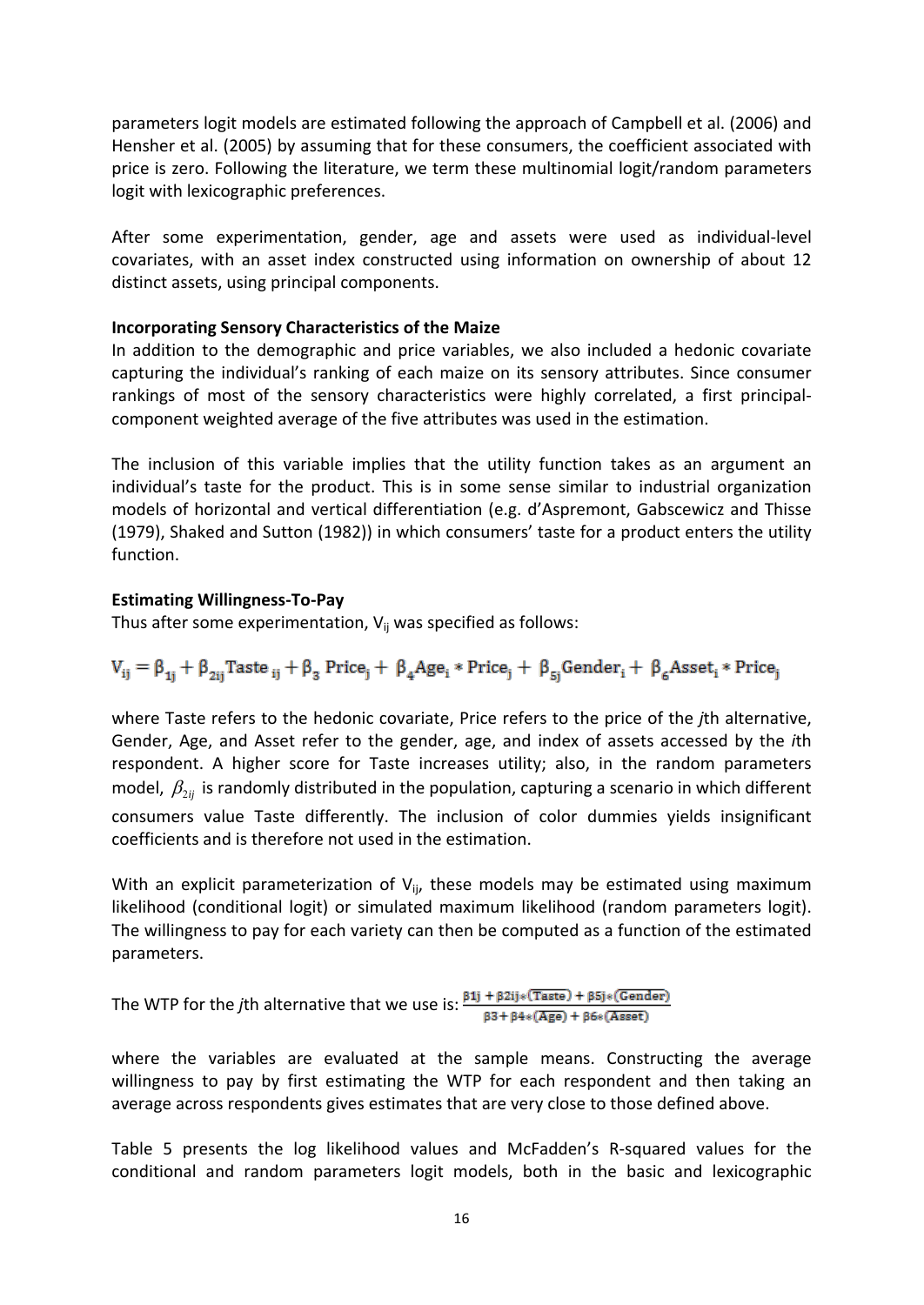variants, for each of the five treatment arms. It is clear that the lexicographic models have significantly higher log likelihood values in each treatment arm but that the random parameter logit models have virtually the same log likelihood values as their conditional logit counterparts; the difference is not large. That is, accounting for lexicographic preferences matters more than the random parameters generalization. The McFadden's Rsquared values are also in an acceptable range, and are higher for the random parameters model. Table 6 presents the estimated coefficients for the random parameters logit model with lexicographic preferences for all five treatment arms. By and large, the estimated coefficients all have the correct signs and are statistically significant.

#### <span id="page-17-0"></span>**The Premium for Orange Maize with and without Information**

Table 7 presents the estimated premiums/discounts for yellow and orange varieties relative to white maize for the conditional and random parameters logit models with lexicographic preferences for each of the five treatments, while Table 8 provides the corresponding willingness-to-pay estimates.<sup>[3](#page-17-2)</sup> The percentage premiums do not vary widely between the two models; we focus, therefore, on the premiums/discounts derived from the random parameters logit models.

It is clear that orange varieties do not suffer any price disadvantage relative to white maize. In the absence of any nutritional information, orange varieties are liked and do not suffer a discount. The difference in willingness to pay between white and orange varieties is insignificant in both CLT and HUT scenarios. With nutrition information from the radio, orange varieties command a premium of 15 percent in the HUT case and 32 percent in the CLT case. Interestingly, while the provision of nutrition information through community leaders also translates into a premium for orange maize of 17 percent, it is not substantially larger than the 15 percent premium from simulated radio. That is, the magnitudes of the premiums for orange maize appear to be the same for both sources of nutrition information.

As expected, yellow maize varieties suffer a discount relative to white maize in all treatment arms, and the difference is statistically significant in nearly all cases. The provision of nutrition information does nothing to alter the discount on yellow varieties. This agrees with prior hypotheses about the acceptability of yellow maize in Zambia and, more importantly, indicates that consumers do not confuse orange for yellow maize.

Respondents in the CLT and HUT arms are not directly comparable, as noted in Section IV. However, it is interesting to note that the broad conclusion of a premium for orange varieties and a discount for yellow varieties holds regardless of whether the CLT or HUT was used. Given the much greater simplicity of the CLT approach, this would argue in favor of using CLT.

#### <span id="page-17-1"></span>**Accounting for Possible Endowment Effects**

-

In addition to the somewhat different demographic profile of respondents in the CLT and HUT arms, a direct comparison between the two sets of treatments is vitiated by the

<span id="page-17-2"></span> $3$  As Poe et al. (1994) have argued, it may be appropriate to use a convolutions approach to test whether the distributions of the estimated willingness to pay vary significantly. We leave this for a future exercise, and focus instead on differences in the mean willingness to pay.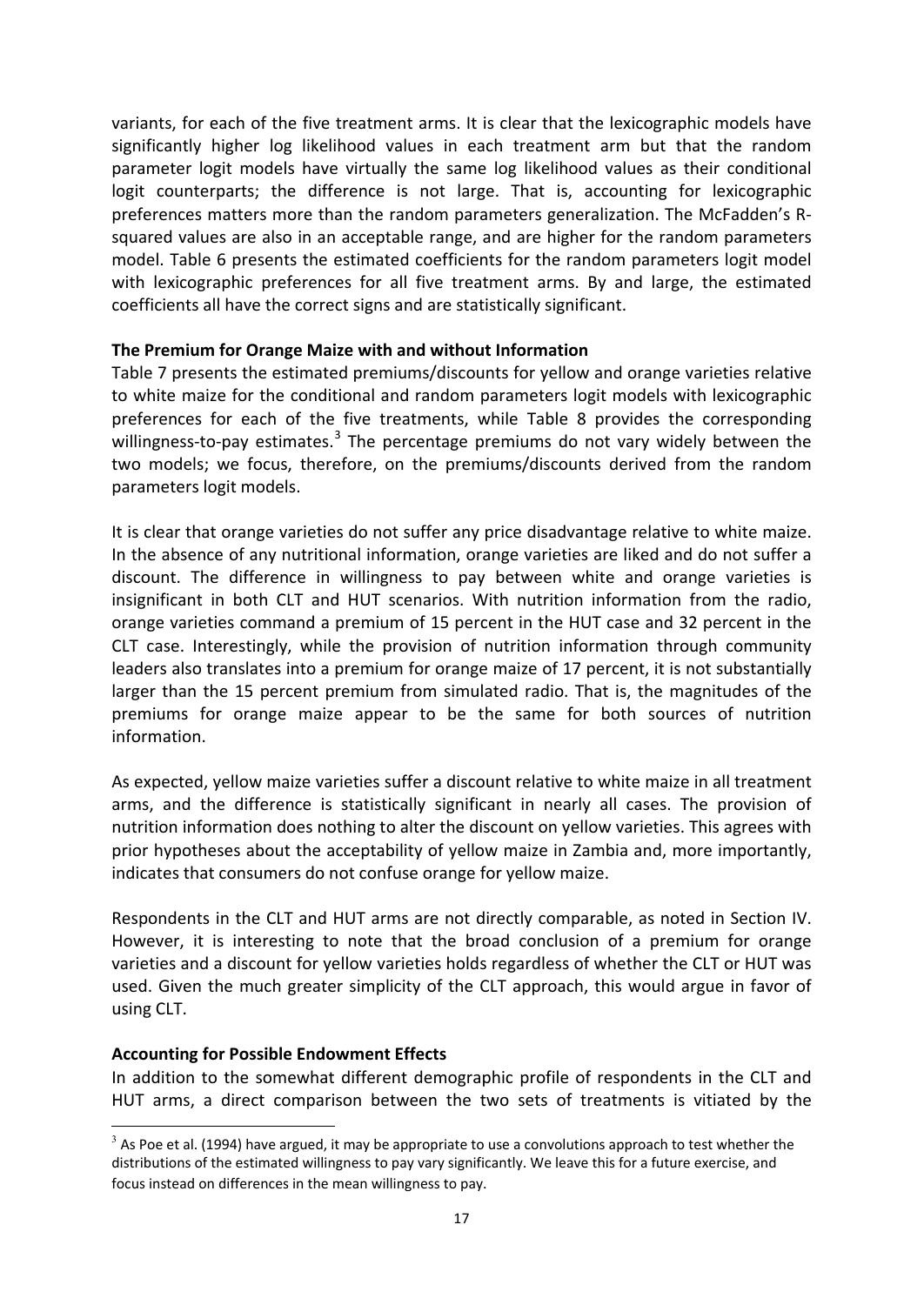presence of an endowment effect. Respondents in the CLT arms received a participation fee of 2000 Zambian kwachas (ZK), whereas those in the HUT arms received about 6 kilos of maize flour in addition to the ZK 2000 participation fee. Valuing the maize flour at median prices for white maize translates into an endowment for the HUT participants more than five times higher than that of the CLT participants. In addition, those in the HUT treatments who received the radio message obtained, albeit temporarily, a radio-cum-cassette player.

Although the endowment effect does not seem to have been felt on the magnitudes of premiums (for orange) and discounts (for yellow), there are systematic differences in the absolute magnitudes of the willingness-to-pay estimates. A comparison of the willingnessto-pay estimates between treatments 1 and 4 (those given no nutrition information) and between 2 and 5 (those given nutrition information from radio) in Table 8 suggests that, in general, the estimated willingness to pay is higher in the HUT treatment arms. Whether this result is because of the different demographic profile of the two sets of respondents, the higher endowments implied by the design of the HUT, or whether consumers just grew to like orange maize more as they gained experience with it cannot be determined precisely.

The endowment effect merits closer attention. The literature reviewed by Clark (2002) suggests that a "windfall" income, such as that represented by the participation fee, is treated differently by consumers and may result, for example, in a greater marginal propensity to consume—in our case, a higher willingness to pay as a result of receiving the participation fee. Clark's paper suggests that such "house money" effects are not significant, a result disputed by Harrison (2007). Other work on the role of house money includes that of Cherry et al. (2005). Although there appears to be no consensus in the literature on the significance of the endowment, the potential influence of a large endowment effect implicit in the participation fee and maize given to respondents cannot be ruled out.

Therefore, we attempted to account for the role of the endowment effect by estimating a combined model for all five treatment arms. In addition to the other covariates, we included dummy variables for (a) the HUT treatment arms, (b) treatments 2 and 5 that received information through the simulated radio, and (c) treatment 3 that received information through community leaders. The coefficients associated with the HUT dummy are positive and significant (see Table 9), which suggests that, to the extent that the dummy variable captures endowment effects, it significantly influences consumers' willingness to pay. The last column of Table 8 presents the willingness-to-pay estimates from this model as well. While this model does result in lowering the differences in the willingness to pay between the CLT and HUT treatments, the differences are not eliminated. This may be attributed to the impact of product experience or perhaps an experimenter effect. Note also that the coefficient associated with the provision of radio information is significant for orange but insignificant when associated with community leaders. Also, viewed as a restricted version of a more general model where parameters vary across treatments, this combined model does not do as well as the more general model.

#### <span id="page-18-0"></span>**VI. CONCLUSIONS AND IMPLICATIONS**

Our results endorse the following main conclusions.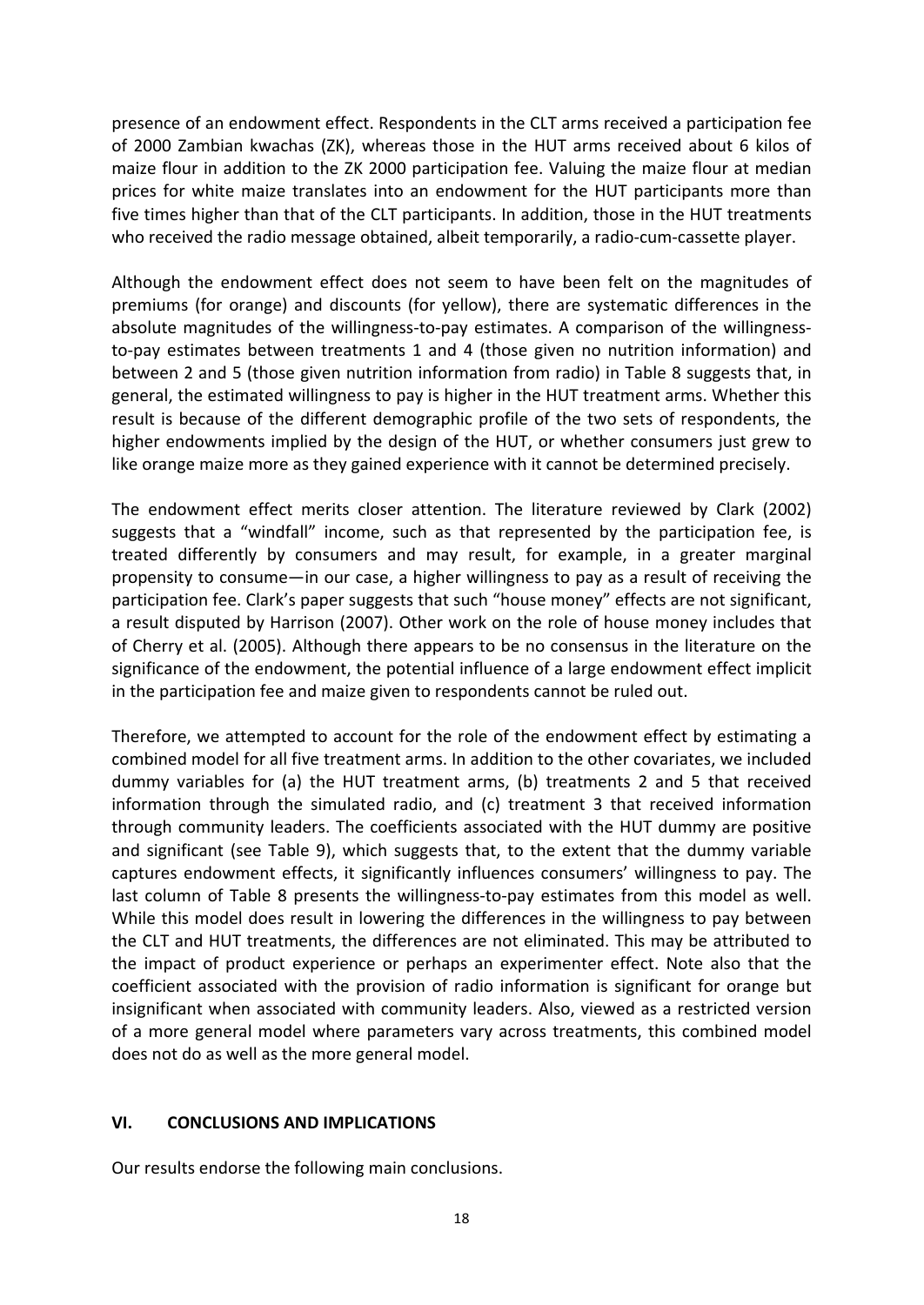- Orange maize is likely to be accepted by rural consumers in Zambia.
- Nutrition campaigns translate into improved acceptance and willingness to pay for orange maize.
- There is no appreciable difference in the impact of information received from community leaders versus information received from the radio, which has significant cost implications. This result merits further investigation, but it is possible that the intrinsic nature of the orange maize is driving this result.
- While the results for the home-unit testing are different from the central-location testing in terms of magnitudes and are, strictly speaking, not comparable, speaking qualitatively the results are consistent across both methods.

The primary implication is that there is reason to be confident that any negative connotations associated with yellow maize are unlikely to carry over to orange maize; orange maize carries a premium and no discount even in the absence of nutrition information. On the other hand, the willingness-to-pay estimates clearly indicate a discount for yellow maize relative to white varieties, which is not eliminated with the provision of nutrition information.

Even though magnitudes of premiums vary, since this result is arrived at in both CLT and HUT settings the implication is that the additional cost of conducting a HUT survey could be avoided and the simpler-to-implement central-location testing method should be used in subsequent analyses of consumer acceptance.

An intriguing result relates to the near equivalence of mass media and community-level communication strategies in influencing consumer acceptance. While it is not the intention to posit these as "either–or" strategies, these results suggest that the role of mass media in communicating and reinforcing messages is likely to be significant. Retention of nutrition messages, at least in the short term, from radio messages appears to have been the same as retention from listening to community leaders. The fact that more than 60 percent of the sample reported owning a radio suggests that the impact of this medium of communication is likely to be significant.

Given equal or superior agronomic performance of the orange maize varieties, they may attract a premium in the market. Small-scale producers in rural Zambia (who constituted our sample) have considerable market exposure, both as sellers of maize and buyers of maize. They also rely substantially on public extension services and report using their own production as the primary source of maize consumed. This is a near-ideal combination of characteristics necessary to maximize the adoption—and public health impact—of provitamin A orange maize.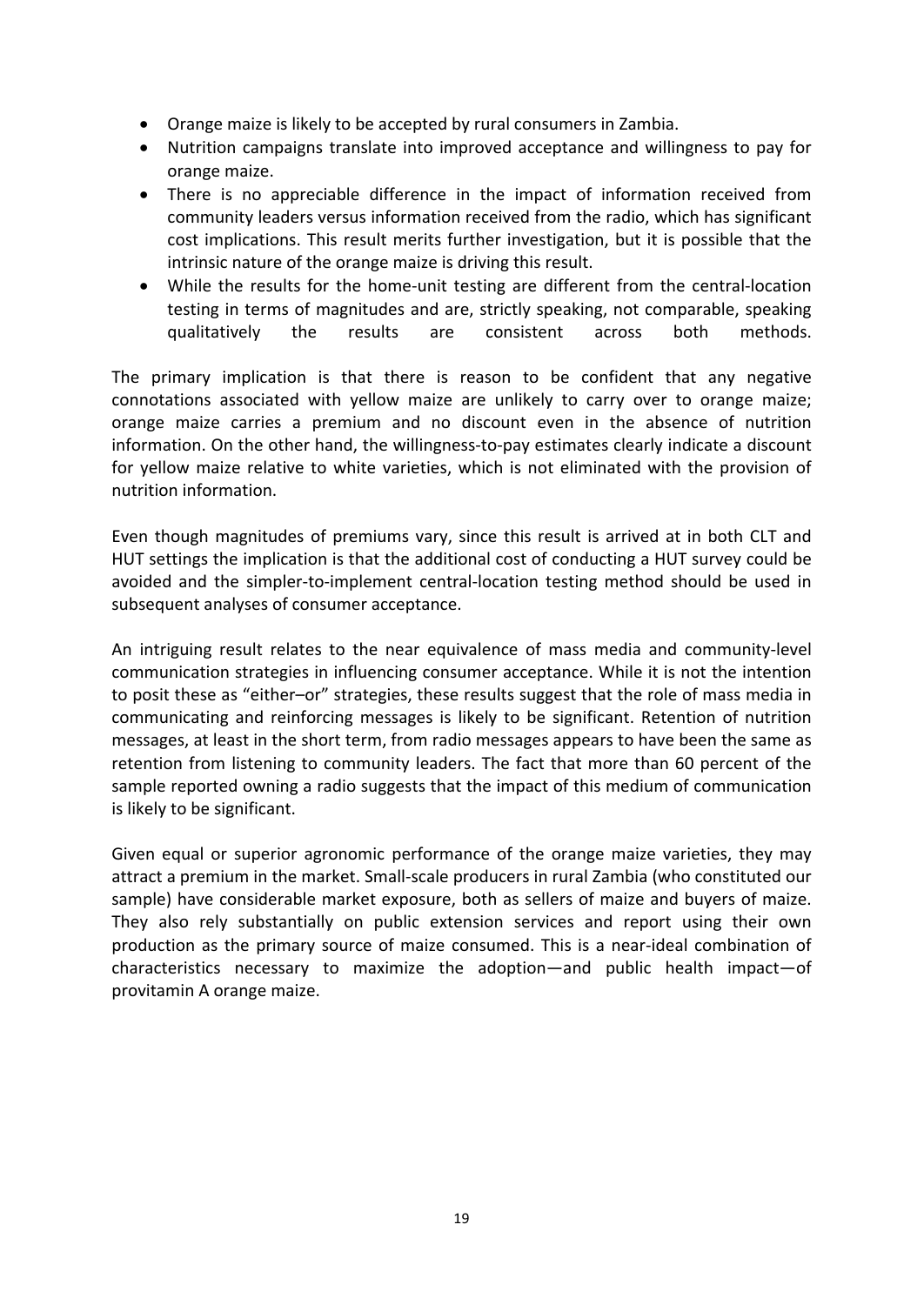## **Table 1: The study design and sample size**

|                                 | <b>No nutrition</b><br>information |                        | <b>Nutrition information through:</b> |
|---------------------------------|------------------------------------|------------------------|---------------------------------------|
|                                 |                                    | <b>Simulated Radio</b> | Community<br><b>leaders</b>           |
| Home-Use Testing                | (1) 103                            | (2)89                  | (3) 87                                |
| <b>Central-Location Testing</b> | (4) 107                            | (5) 101                | x                                     |

Figures in parentheses refer to the treatment number, and those outside refer to the sample size in each treatment arm.

## **Table 2: Characterizing maize production and consumption characteristics and other summary statistics**

|                                                           | Home-Use       | Central-        |
|-----------------------------------------------------------|----------------|-----------------|
|                                                           | <b>Testing</b> | <b>Location</b> |
|                                                           |                | <b>Testing</b>  |
| Total number of respondents canvassed                     | 279            | 208             |
| % reporting maize as primary staple                       | 100            | 100             |
| % reporting maize consumption every day                   | 98             | 100             |
| % reporting nshima consumption every day                  | 97             | 100             |
| % reporting sale of maize                                 | 52             | 76              |
| % reporting own production as primary source of maize     | 53             | 59              |
| consumed                                                  | 62             | 63              |
| % reporting purchasing maize for consumption              |                |                 |
| % maize area under hybrids                                | 57             | 67              |
| % maize area under modern open pollinated varieties       | 11             | 12              |
| % maize area under local varieties                        | 32             | 21              |
| % naming a hybrid as their favorite maize variety         | 65             | 73              |
| % reporting buying improved maize seed once a year        | 69             | 82              |
| % reporting receiving information about maize cultivation | 49             | 51              |
| Of those who received information on maize,               |                |                 |
| % who received information from public extension          | 65             | 55              |
| % who received information from NGOs                      | 12             | 16              |
| % who received information from radio                     | 15             | 14              |
| % who received information from other sources             | 8              | 15              |
| % reporting ownership of a radio                          | 57             | 71              |
| Of those who listened to radio,                           |                |                 |
| % listening to community radio stations                   | 25             | 42              |
| % listening to public radio stations                      | 72             | 50              |
| % listening to private radio stations                     | 3              | 8               |
| % reporting hearing the radio after 6 p.m.                | 38             | 51              |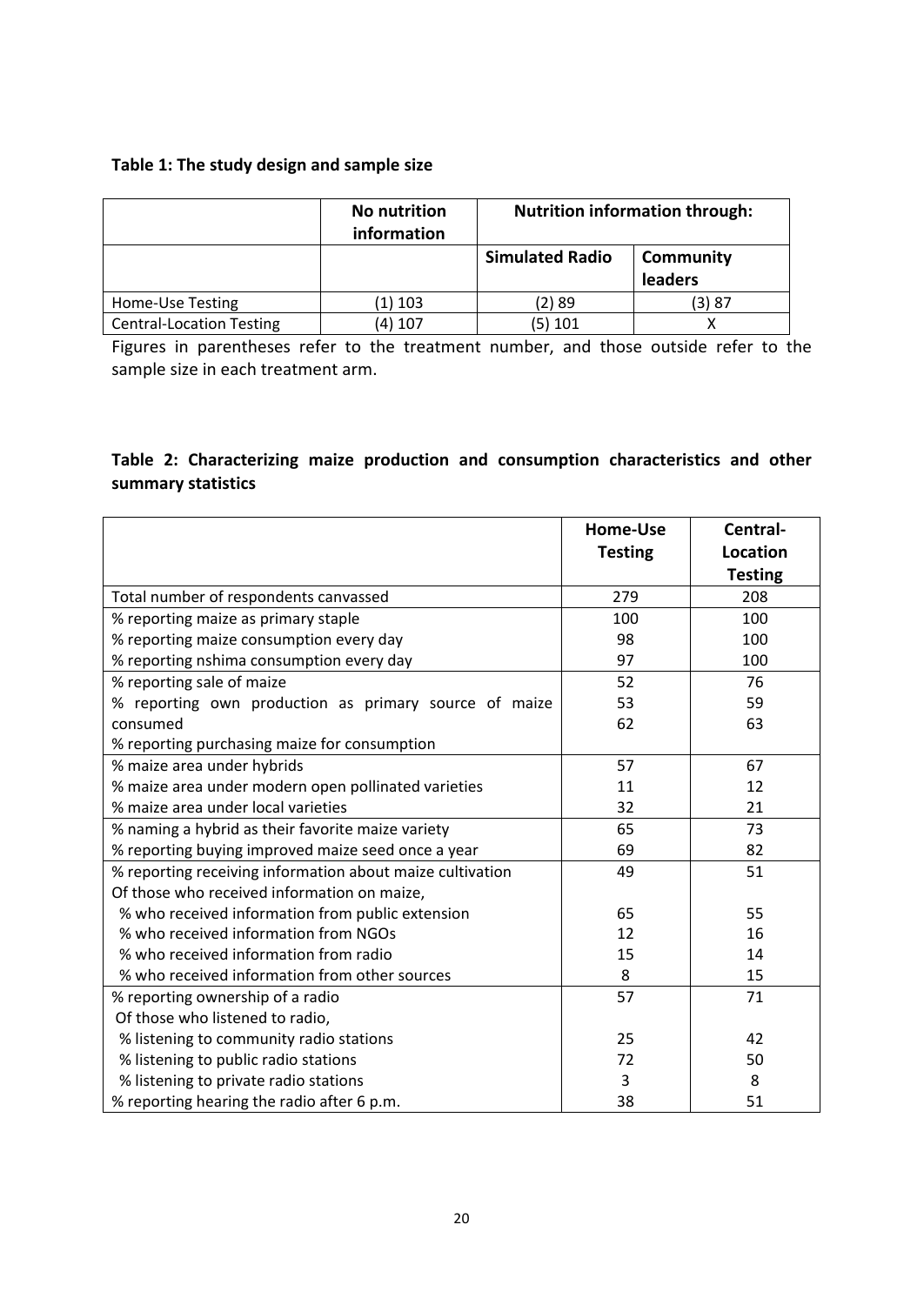|                                                                                                                                                                                                        | <b>Home-Use Testing</b>         |                                         | <b>Central-Location</b><br>Testing                            |                                 |                                  |
|--------------------------------------------------------------------------------------------------------------------------------------------------------------------------------------------------------|---------------------------------|-----------------------------------------|---------------------------------------------------------------|---------------------------------|----------------------------------|
|                                                                                                                                                                                                        | <b>No</b><br>information<br>(1) | <b>Information</b><br>from Radio<br>(2) | <b>Information</b><br>from<br><b>Community</b><br>Leaders (3) | <b>No</b><br>information<br>(4) | Information<br>from Radio<br>(5) |
| Sample size (number of<br>respondents/households)                                                                                                                                                      | 103                             | 89                                      | 87                                                            | 107                             | 101                              |
| Average age in years                                                                                                                                                                                   | 48                              | 43                                      | 47                                                            | 42                              | 40                               |
| Percent of respondents<br>with primary education                                                                                                                                                       | 54                              | 60                                      | 54                                                            | 45                              | 45                               |
| Percent reporting farming<br>as main employment                                                                                                                                                        | 90                              | 98                                      | 95                                                            | 82                              | 80                               |
| Average land cultivated in<br>hectares                                                                                                                                                                 | 2.2                             | 2.3                                     | 2.0                                                           | 2.9                             | 2.8                              |
| Average index of assets<br>owned                                                                                                                                                                       | 0.2                             | 0.3                                     | 0.3                                                           | 0.4                             | 0.3                              |
| Standard errors available with authors on request; t-tests of differences in means within CLT and<br>HUT are insignificant by and large, but differences in means between CLT and HUT are significant. |                                 |                                         |                                                               |                                 |                                  |

## **Table 3: Summary statistics on selected demographic variables, by treatment**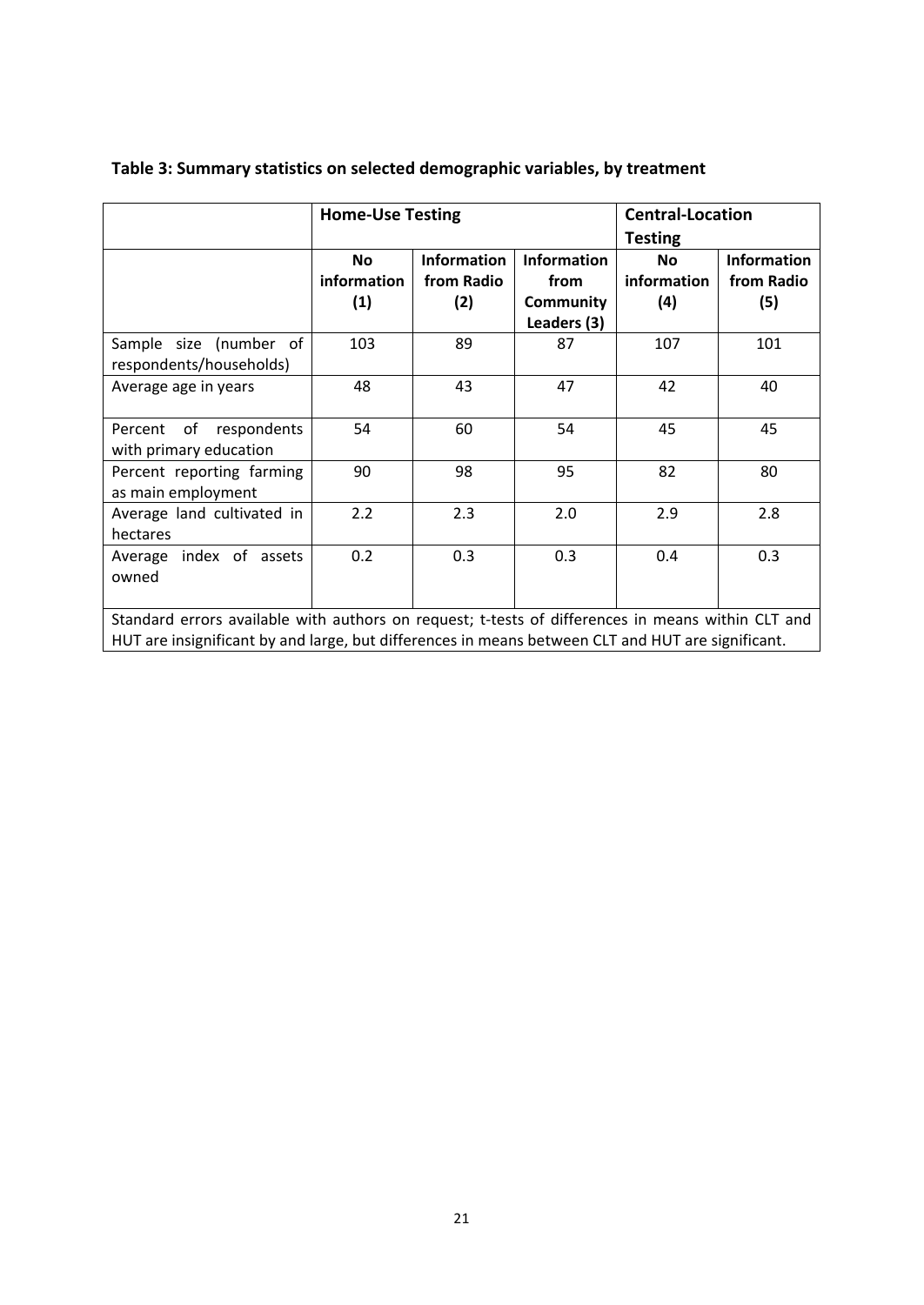## **Table 4: Demographic characteristics of those exhibiting lexicographic preferences**

|                           | Those with lexicographic<br>preferences (consistently<br>chose orange across all<br>choice scenarios) | Those who did not<br>consistently choose orange<br>across all choice scenarios |
|---------------------------|-------------------------------------------------------------------------------------------------------|--------------------------------------------------------------------------------|
| Age in years              | 44.6 (15.3)                                                                                           | 43.6 (15.7)                                                                    |
| Index of assets owned     | 0.29(0.19)                                                                                            | 0.30(0.18)                                                                     |
| Proportion of males       | 0.33(0.47)                                                                                            | 0.44(0.50)                                                                     |
| Household size            | 7.92(3.83)                                                                                            | 7.41(4.73)                                                                     |
| Land accessed in hectares | 2.80(2.52)                                                                                            | 2.32(2.46)                                                                     |

Note: Figures in parentheses are standard deviations. Figures in bold are statistically different across the two groups.

## **Table 5: Log likelihood and Mc Fadden's R-squared values, various models, by treatment arm**

|                                                   | <b>Home-Use Testing</b>         |                                         |                                                               | <b>Central-Location Testing</b> |                                         |  |  |
|---------------------------------------------------|---------------------------------|-----------------------------------------|---------------------------------------------------------------|---------------------------------|-----------------------------------------|--|--|
|                                                   | <b>No</b><br>information<br>(1) | <b>Information</b><br>from Radio<br>(2) | <b>Information</b><br>from<br><b>Community</b><br>Leaders (3) | <b>No</b><br>information<br>(4) | <b>Information</b><br>from Radio<br>(5) |  |  |
| Log likelihood values                             |                                 |                                         |                                                               |                                 |                                         |  |  |
| Conditional<br>$logit -$<br>basic model           | $-1346$                         | $-949$                                  | $-1025$                                                       | $-1477$                         | $-1238$                                 |  |  |
| Random parameters<br>logit-basic model            | $-1361$                         | $-956$                                  | $-1022$                                                       | $-1513$                         | $-1262$                                 |  |  |
| Conditional<br>$logit -$<br>lexicographic model   | $-1184$                         | $-845$                                  | $-857$                                                        | $-1397$                         | $-1066$                                 |  |  |
| Random parameters<br>logit-lexicographic<br>model | $-1202$                         | $-847$                                  | $-853$                                                        | $-1391$                         | $-1091$                                 |  |  |
| Mc Fadden's R-squared                             |                                 |                                         |                                                               |                                 |                                         |  |  |
| Conditional<br>$logit -$<br>basic model           | 0.18                            | 0.20                                    | 0.18                                                          | 0.20                            | 0.17                                    |  |  |
| Random parameters<br>logit-basic model            | 0.40                            | 0.51                                    | 0.46                                                          | 0.35                            | 0.44                                    |  |  |
| Conditional<br>$logit -$<br>lexicographic model   | 0.28                            | 0.29                                    | 0.32                                                          | 0.23                            | 0.28                                    |  |  |
| Random parameters<br>logit-lexicographic<br>model | 0.47                            | 0.57                                    | 0.55                                                          | 0.40                            | 0.51                                    |  |  |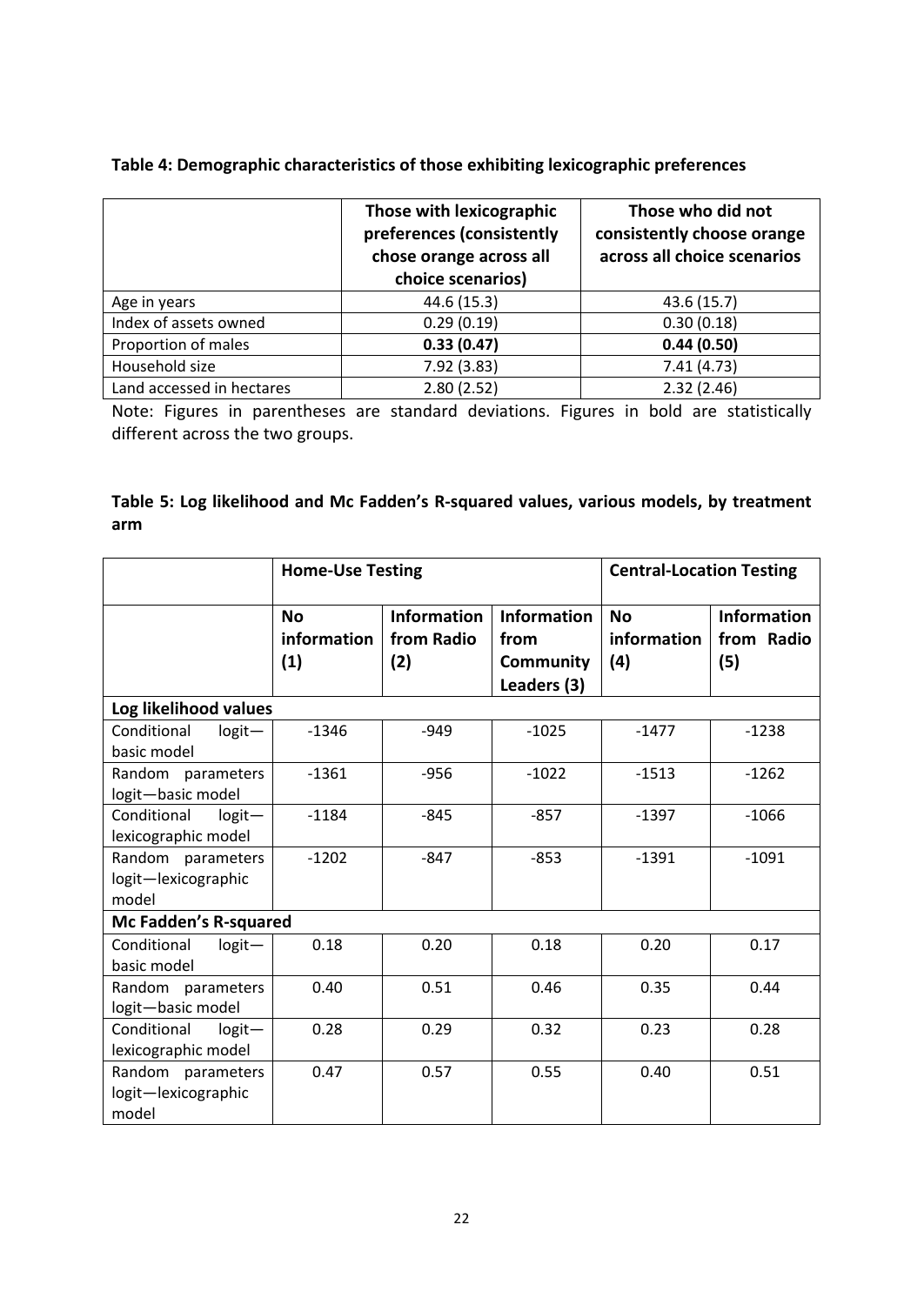|               | <b>Home-Use Testing</b> |                                          | <b>Central-Location Testing</b> |                  |                    |
|---------------|-------------------------|------------------------------------------|---------------------------------|------------------|--------------------|
|               | <b>No</b>               | <b>Information</b><br><b>Information</b> |                                 | <b>No</b>        | <b>Information</b> |
|               | information             | through                                  | from                            | information      | from Radio         |
|               | $\left( 1\right)$       | radio (2)                                | Community                       | (4)              | (5)                |
|               |                         |                                          | Leaders (3)                     |                  |                    |
| White (ASC)   | 6.619(1.24)             | 6.580(1.58)                              | 5.913(1.36)                     | 4.811 (0.63)     | 0.878(1.25)        |
| Yellow (ASC)  | 4.159(1.26)             | 2.467(1.81)                              | 2.977(1.36)                     | 3.577 (0.64)     | 3.548 (0.93)       |
| Orange (ASC)  | 8.889 (1.25)            | 10.788 (1.67)                            | 8.026 (1.47)                    | 5.263(0.60)      | 7.413 (0.87)       |
| Price         | $-0.003$ (neg)          | $-0.003$ (neg)                           | $-0.002$ (neg)                  | $-0.004$ (neg)   | $-0.005$ (neg)     |
| Age*Price     | $-0.00005$              | $-0.000006$                              | $-0.00005$                      |                  |                    |
|               | (neg)                   | (neg)                                    | (neg)                           | $0.00002$ (neg)  | $0.00002$ (neg)    |
| Asset*Price   | $0.0003$ (neg)          | $-0.0001$ (neg)                          | $-0.0004$ (neg)                 | $-0.00001$ (neg) | $0.00007$ (neg)    |
| White*Gender  | 0.923(0.70)             | $-0.725(0.84)$                           | 2.063(0.86)                     | 0.438(0.37)      | 2.036(0.62)        |
| Yellow*Gender | 0.260(0.70)             | 0.146(0.87)                              | 1.244(0.86)                     | 0.392(0.38)      | $-0.128(0.50)$     |
| Orange*Gender | $-0.271(0.69)$          | $-1.711(0.84)$                           | 0.728(0.85)                     | $-0.231(0.38)$   | $-0.545(0.49)$     |
| White*Taste   | 0.238(0.06)             | 0.195(0.05)                              | 0.173(0.09)                     | 0.148(0.03)      | 0.392(0.08)        |
| Yellow*Taste  | 0.420(0.07)             | 0.324(0.07)                              | 0.417(0.08)                     | 0.220(0.03)      | 0.375(0.07)        |
| Orange*Taste  | 0.252(0.05)             | 0.053(0.08)                              | 0.349(0.09)                     | 0.253(0.03)      | 0.281(0.06)        |

T**able 6: Parameter estimates: Random parameter logit model incorporating lexicographic preferences**

Notes: Figures within parentheses are standard errors; "Neg" denotes negligible, extremely small standard errors.

**Table 7: Estimated premiums/discounts in willingness to pay for yellow and orange maize relative to white maize, by treatment arm (as percent of willingness to pay for white maize)**

|                                                               |          |    | <b>Home-Use Testing</b>         |                                         |                                                               | <b>Central-Location Testing</b> |                                            |  |  |
|---------------------------------------------------------------|----------|----|---------------------------------|-----------------------------------------|---------------------------------------------------------------|---------------------------------|--------------------------------------------|--|--|
|                                                               |          |    | <b>No</b><br>information<br>(1) | <b>Information</b><br>from Radio<br>(2) | <b>Information</b><br>from<br><b>Community</b><br>Leaders (3) | <b>No</b><br>information<br>(4) | <b>Information</b><br>Radio<br>from<br>(5) |  |  |
| Random parameters logit model with lexicographic preferences  |          |    |                                 |                                         |                                                               |                                 |                                            |  |  |
| Orange<br>white                                               | relative | to | 6                               | $17**$                                  | $19***$                                                       | 8                               | $27***$                                    |  |  |
| Yellow<br>white                                               | relative | to | $-19***$                        | $-21**$                                 | $-19***$                                                      | $-12***$                        | $-11*$                                     |  |  |
| <b>Conditional logit model with lexicographic preferences</b> |          |    |                                 |                                         |                                                               |                                 |                                            |  |  |
| Orange<br>white                                               | relative | to | 5                               | $15*$                                   | $17**$                                                        | $7*$                            | $20***$                                    |  |  |
| Yellow<br>white                                               | relative | to | $-15**$                         | $-14*$                                  | $-14**$                                                       | $-11***$                        | $-11*$                                     |  |  |

Note: \*\*\* refers to statistical signifcance at 1% using a one-sided test; \*\*refers to statistical significance at 5 percent using a one-sided test; \* refers to statistical significance at the 10 percent level, using a one-sided test.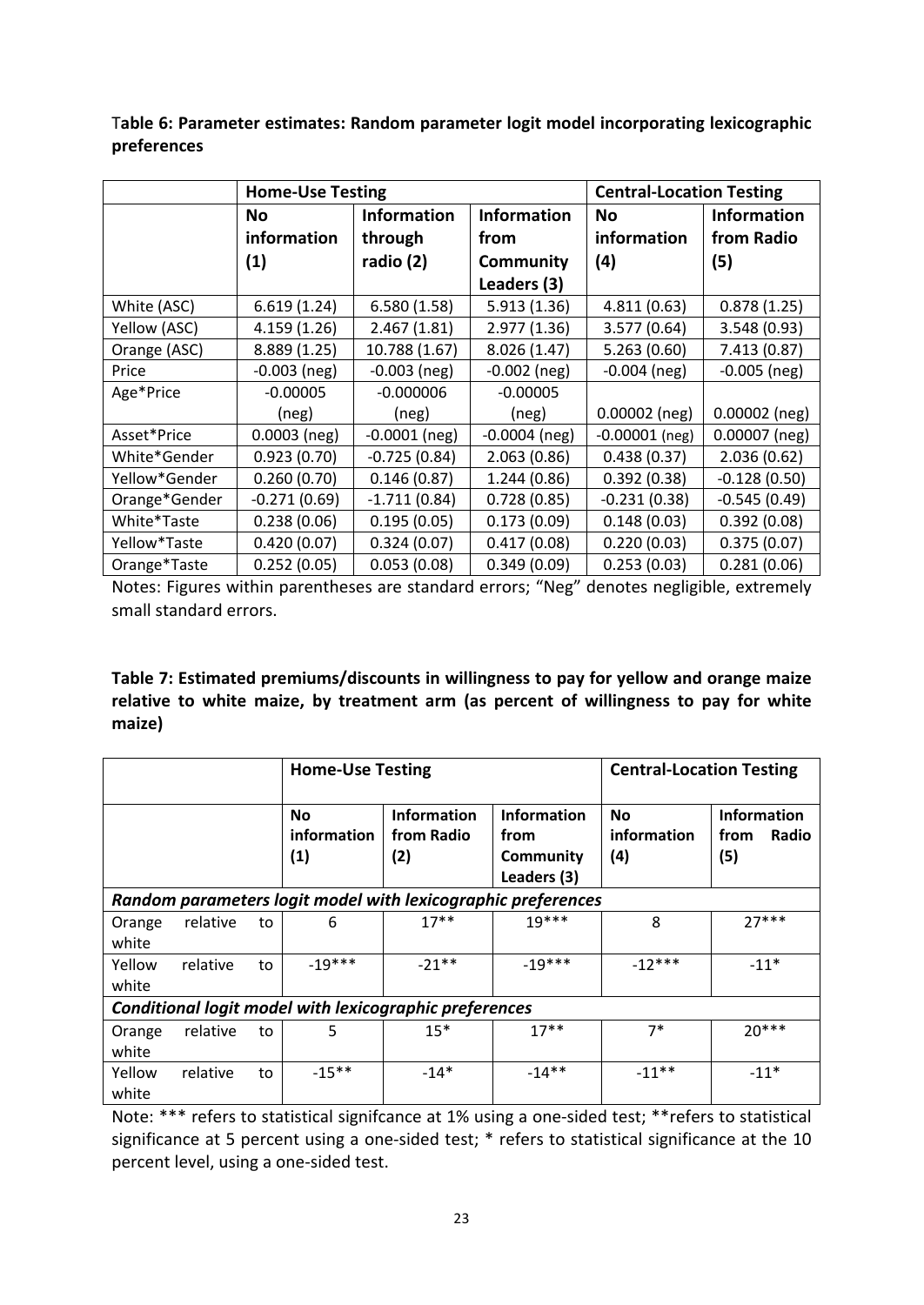## **Table 8: Estimated willingness to pay per respondent, by maize color, and treatment arm (Zambian kwacha per half-meda)**

|                                              | Conditional<br>logit<br>lexicographic                   | Random parameters<br>logit lexicographic | Random parameters<br>all<br>logit<br>five<br>treatments<br>accounting<br>for<br>endowment effects, |
|----------------------------------------------|---------------------------------------------------------|------------------------------------------|----------------------------------------------------------------------------------------------------|
|                                              |                                                         |                                          | lexicographic                                                                                      |
| Home-Use Testing-No information (1)          |                                                         |                                          |                                                                                                    |
| White                                        | 2702 (131)                                              | 2374 (115)                               | 2472 (93)                                                                                          |
| Yellow                                       | 2309 (129)                                              | 1917 (116)                               | 2050 (93)                                                                                          |
| Orange                                       | 2835 (133)                                              | 2518 (116)                               | 2581 (93)                                                                                          |
|                                              | Home-Use Testing-Information from radio (2)             |                                          |                                                                                                    |
| White                                        | 2750 (191)                                              | 2435 (177)                               | 2375 (99)                                                                                          |
| Yellow                                       | 2371 (187)                                              | 1926 (192)                               | 2078 (98)                                                                                          |
| Orange                                       | 3164 (196)                                              | 2856 (178)                               | 2818 (100)                                                                                         |
|                                              | Home-Use Testing-Information from community leaders (3) |                                          |                                                                                                    |
| White                                        | 2341 (129)                                              | 2005 (113)                               | 2403 (124)                                                                                         |
| Yellow                                       | 2010 (130)                                              | 1624 (111)                               | 1904 (127)                                                                                         |
| Orange                                       | 2730 (132)                                              | 2380 (114)                               | 2790 (126)                                                                                         |
| Central- Location Testing-No information (4) |                                                         |                                          |                                                                                                    |
| White                                        | 2278 (86)                                               | 2086 (74)                                | 2153 (67)                                                                                          |
| Yellow                                       | 2033 (82)                                               | 1830 (73)                                | 1882 (68)                                                                                          |
| Orange                                       | 2443 (87)                                               | 2256 (76)                                | 2272 (66)                                                                                          |
|                                              | Central-Location Testing-information from radio (5)     |                                          |                                                                                                    |
| White                                        | 2354 (111)                                              | 1943 (103)                               | 2108 (81)                                                                                          |
| Yellow                                       | 2089 (110)                                              | 1722 (94)                                | 1918 (82)                                                                                          |
| Orange                                       | 2816 (119)                                              | 2483 (98)                                | 2583 (84)                                                                                          |

Notes: Figures in round parentheses refer to standard errors.

A meda is a common measure of weight in Zambia, and corresponds to 5 kilos.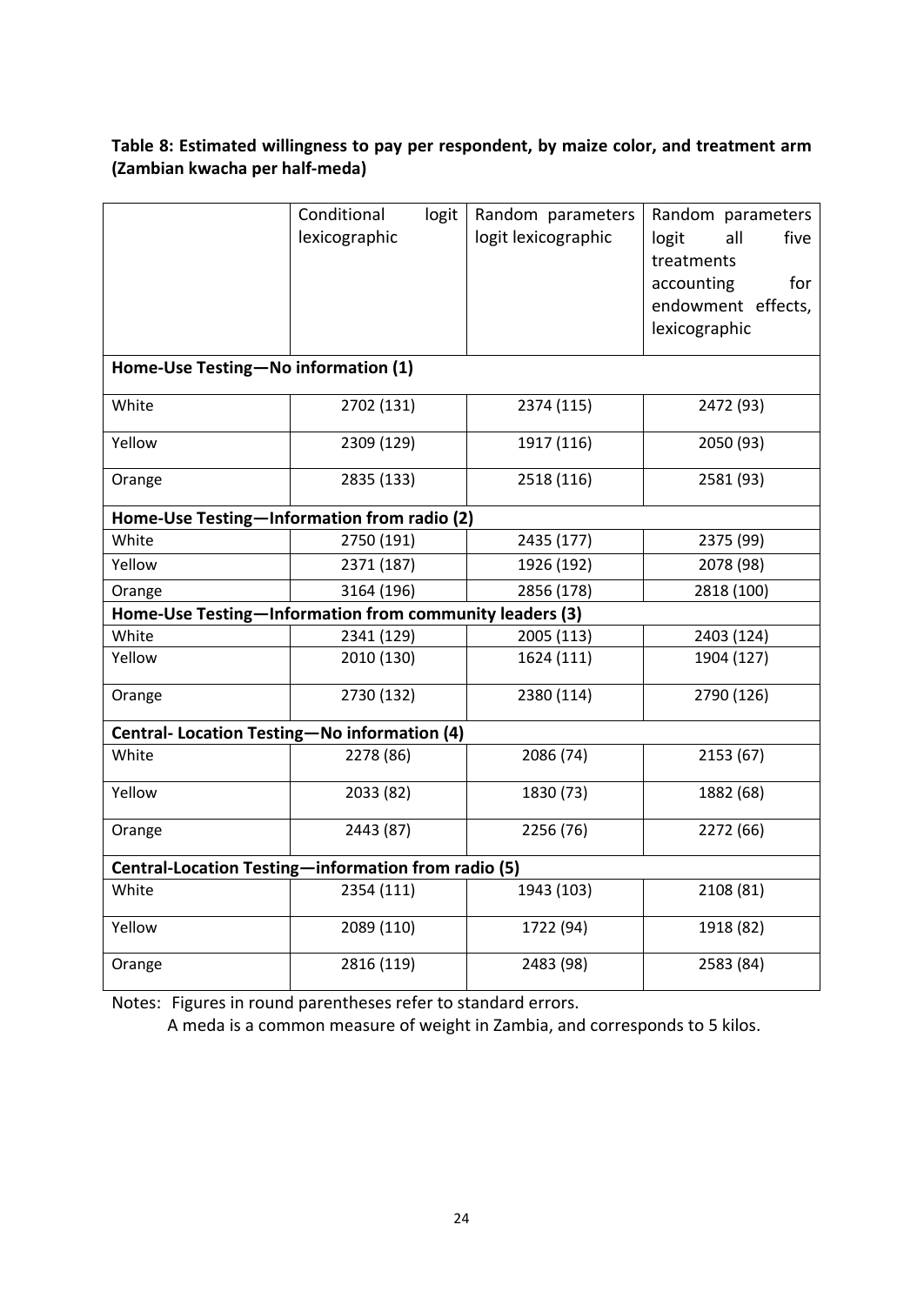|  |  | Table 9: Accounting for an endowment effect: Parameter estimates of a random    |  |  |  |
|--|--|---------------------------------------------------------------------------------|--|--|--|
|  |  | parameters logit model, combining all treatment arms, lexicographic preferences |  |  |  |

| Variable                               |                 |
|----------------------------------------|-----------------|
| White (alternative-specific constant)  | 4.671 (0.36)    |
| Yellow (alternative-specific constant) | 4.410 (0.37)    |
| Orange (alternative-specific constant) | 6.137(0.36)     |
| Price                                  | $-0.003$ (neg)  |
|                                        | $-0.000004$     |
| Age*Price                              | (neg)           |
| Asset*Price                            | $0.00006$ (neg) |
| White*Gender                           | 0.093(0.22)     |
| White*Taste                            | 0.204(0.02)     |
| White*HUT                              | 1.010(0.28)     |
| White*Radio                            | $-0.310(0.25)$  |
| <b>White*Community Leaders</b>         | $-0.337(0.45)$  |
| Yellow*Gender                          | $-0.442(0.22)$  |
| Yellow*Taste                           | 0.248(0.02)     |
| Yellow*HUT                             | 0.492(0.29)     |
| Yellow*Radio                           | $-0.075(0.26)$  |
| Yellow*Community Leaders               | $-0.544(0.46)$  |
| Orange*Gender                          | $-0.499(0.21)$  |
| Orange*Taste                           | 0.170(0.02)     |
| Orange*HUT                             | 1.115(0.28)     |
| Orange*Radio                           | 0.701(0.25)     |
| Orange*Community Leaders               | 0.516(0.45)     |

Notes:

HUT: Dummy variable taking value one for HUT treatments 1, 2, and 3 Radio: Dummy variable taking value one for radio treatments 2 and 5 Community leader: Dummy variable taking value one for treatment 3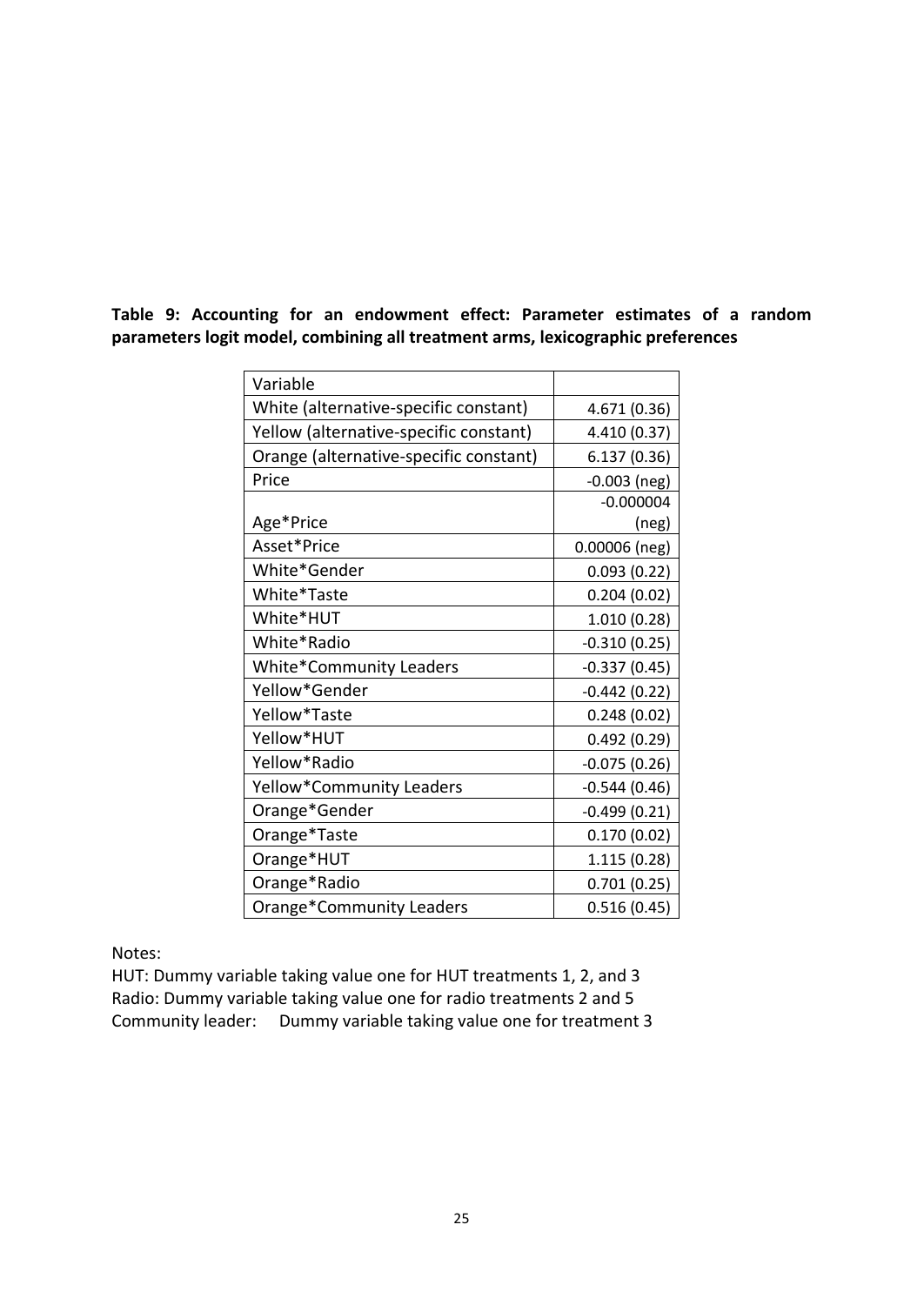**Figure 1: Districts involved in the study**

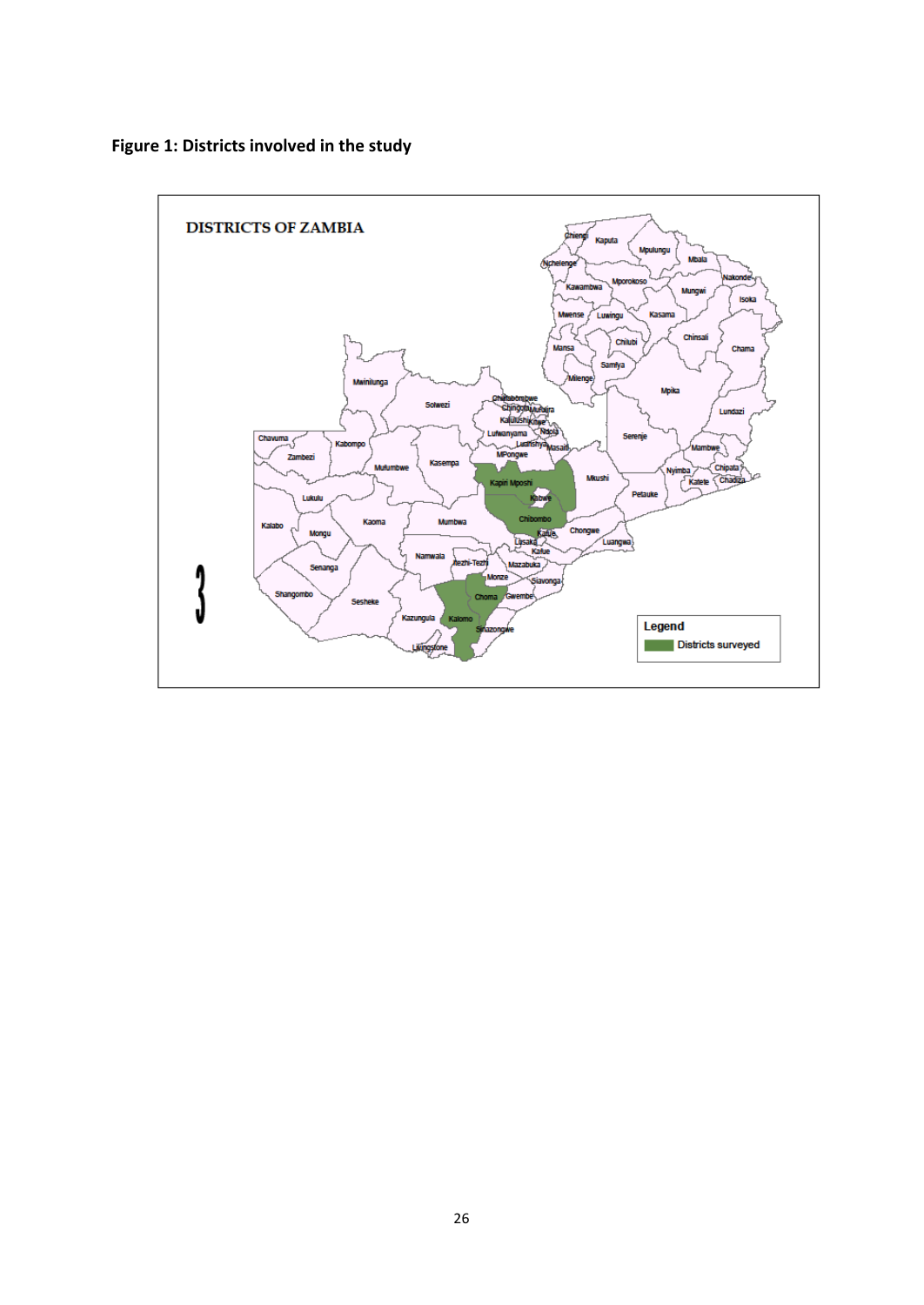

**Figure 2: Consumer acceptability scores, by treatment arm**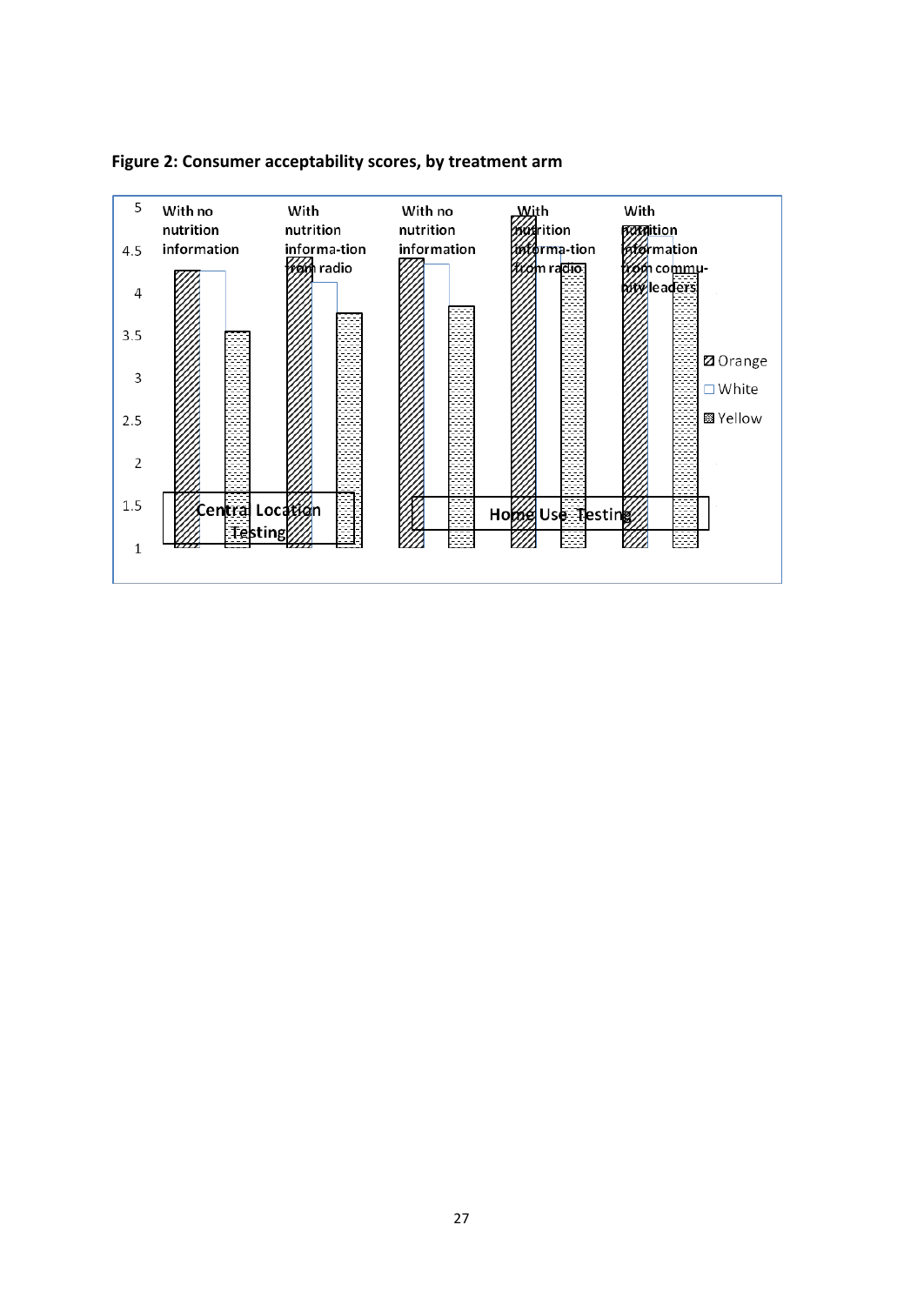#### <span id="page-28-0"></span>**REFERENCES**

- Alfines, F., G. Atle, G. Guttormsen, and K. Kolstad. 2006. Consumers' willingness to pay for the color of salmon: A choice experiment with real economic incentives. *American Journal of Agricultural Economics* 88(4): 1050–1061.
- Robert E Black, Lindsay H Allen, Zulfi qar A Bhutta, Laura E Caulfi eld, Mercedes de Onis, Majid Ezzati, Colin Mathers, Juan Rivera, for the Maternal and Child Undernutrition Study Group. 2008. Maternal and child undernutrition: global and regionalexposures and health consequences. *The Lancet*, January.
- Boutrolle, I., D. Arranz, M. Rogeaux, and J. Delarue. 2005. Comparing central location test and home use test results: Application of a new criterion. *Food Quality and Preference* 16: 704–713.
- Campbell, D., W. George Hutchinson, and R. Scarpa. 2006. *Lexicographic preferences in discrete choice experiments: Consequences on individual willingness to pay estimates.* Working Paper. Italy: Fondazione Eni Enrico Mattei Note di Lavoro.
- Cherry, T. L., S. Kroll, and J. Shogren. 2005. The impact of endowment heterogeneity and origin on public good contributions: Evidence from the lab. *Journal of Economic Behavior and Organization* 57: 357–365.
- Chowdhury, S., J. V. Meenakshi, K. Tomlins, and C. Owori. 2009. *Are consumers willing to pay more for biofortified foods? Evidence from a field experiment in Uganda.* HarvestPlus Working Paper 3. Washington, D.C.: HavestPlus.
- Clark, J. 2002. House money effects in public good experiments. *Experimental Economics* 5 (3): 223–231.
- Das, Sukanya, Rabindra N. Bhattacharya and Ekin Birol, 2009. ["Estimating the value of](http://ideas.repec.org/p/lnd/wpaper/432009.html)  [improved wastewater treatment: The case of River Ganga, India,](http://ideas.repec.org/p/lnd/wpaper/432009.html)" [Environmental](http://ideas.repec.org/s/lnd/wpaper.html)  [Economy and Policy Research Working Papers](http://ideas.repec.org/s/lnd/wpaper.html) 43.2009, University of Cambridge, Department of Land Economics.
- Das, Sukanya, Ekin Birol and Rabindra N. Bhattacharya, 2008. ["Informing Efficient and](http://ideas.repec.org/p/lnd/wpaper/200833.html)  [Effective Solid Waste Management to Improve Local Environmental Quality and](http://ideas.repec.org/p/lnd/wpaper/200833.html)  [Public Health: Application of the Choice Experiment Method in West Bengal, India,](http://ideas.repec.org/p/lnd/wpaper/200833.html)" [Environmental Economy and Policy Research Working Papers](http://ideas.repec.org/s/lnd/wpaper.html) 33.2008, University of Cambridge, Department of Land Economics.
- d'Aspremont, C., J. Gabscewicz and J-F Thisse. 1979. On Hotelling's stability in competition. *Econometrica* 17: 1145-1151.

De Groote, H., and S. Chege Kimenju.2008. Comparing consumers preferences for color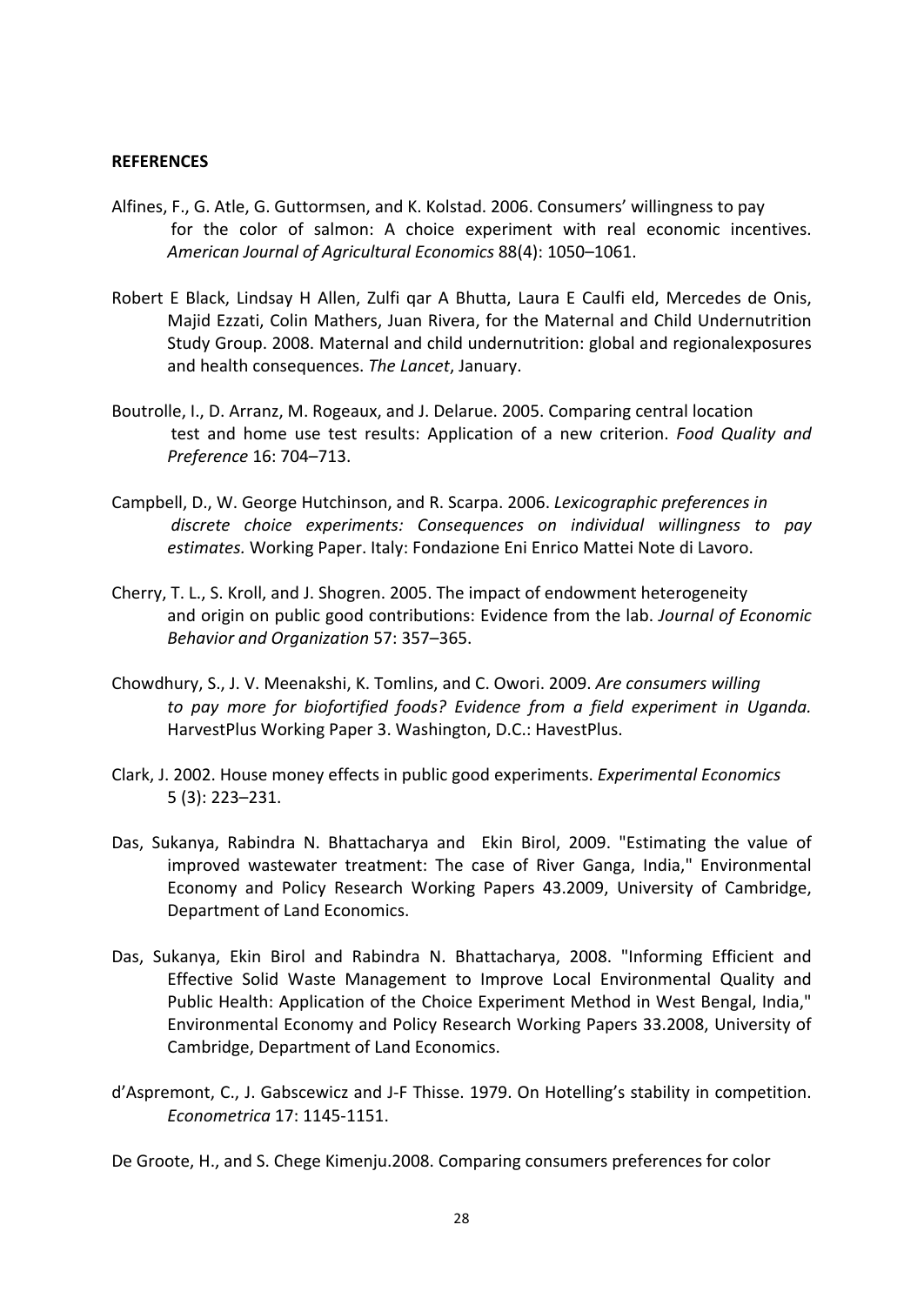and nutritional quality in maize: Application of a semi-double-bound logistic model on urban consumers in Kenya. *Food Policy* 33: 362–370.

- Ferrini, S. and R. Scarpa. 2007. Designs with a priori information for nonmarket valuation with choice experiments: A Monte Carlo study. *Journal of Environmental Economics and Management* 53(3): 342-63.
- Harrison, G. W. 2007. House money effects in public good experiments: Comment. *Experimental Economics* 10: 429–437.
- Hensher, D. A., J. Rose, and W. H. Greene. 2005a. *Applied Choice Analysis: A Primer.* Cambridge University Press.
- Hensher, D. A., J. Rose, and W. H. Greene. 2005b. The implications on willingness to pay of respondents ignoring specific attributes. *Transportation* 32: 203–22.
- Jaeger, S. R. 2005. Non sensory factors in sensory science research. *Food Quality and Preference*. 17(1-2): 132-44.
- Kinnucan, H. W., H. Xiao, C. J. Hsia, and J. D. Jackson. 1997. Effects of health information and generic advertising on US meat demand. *American Journal of Agricultural Economics* 79(1): 13–23.
- Langyuintuo, A., and C. Mungoma. 2008. The effect of household wealth on the adoption of improved maize varieties in Zambia. *Food Policy* 33: 550–559.
- List, J. P. Singha and M. Taylor. 2006. Using choice experiments to value non market goods and services: evidence from field experiments. *Advances in Economic Analysis and Policy.* 6(2): 1-37.
- Louviere, J. J., D. A. Hensher, and J. D. Swait. 2000. *Stated choice methods: Analysis and application*. Cambridge, England: Cambridge University Press.
- Lusk, J. L., and T. C. Schroeder. 2006. Auction bids and shopping choices. *Advances in Economic Analysis and Policy* 6(1): 1-37.
- Lusk, J. L., and T. C. Schroeder. 2004. Are choice experiments incentive compatible? A test with quality differentiated beef steaks. *American Journal of Agricultural Economics* 86(2): 467-82.
- McCann, J. 2005. *Maize and grace: Africa's encounter with a new world crop*. Cambridge, Mass., U.S.A.: Harvard University Press.
- McFadden, D. 1974. Conditional logit analysis of qualitative choice behavior. In *Frontiers in Econometrics*. ed. P. Zarembka. New York: Academic Press.

Meilgaard, M., G.V. Civile and B.T. Carr. 2007. *Sensory Evaluation Techniques*. Fourth